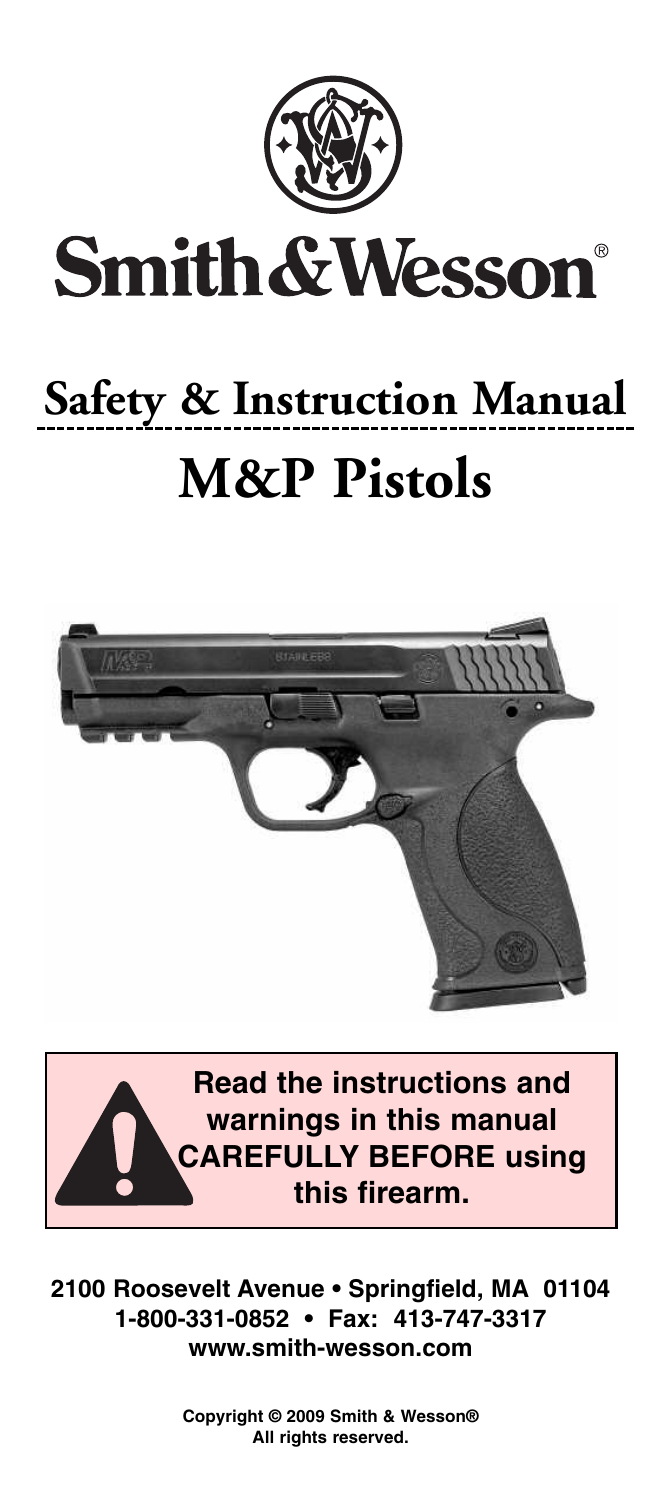

**WARNING READ THESE**



**INSTRUCTIONS AND WARNINGS CAREFULLY. BE SURE YOU UNDERSTAND THESE INSTRUC-TIONS AND WARNINGS BEFORE USING THIS FIREARM. FAILURE TO READ THESE INSTRUCTIONS AND TO FOLLOW THESE WARNINGS MAY RESULT IN SERIOUS INJURY OR DEATH TO YOU AND OTHERS AND DAMAGE TO PROPERTY.**

**This SAFETY & INSTRUCTION MANUAL should always accompany this firearm and be transferred with it upon change of ownership or when presented to another person. A copy of the SAFETY & INSTRUCTION MANUAL is available FREE upon request from:**

**SMITH & WESSON CUSTOMER SUPPORT CENTER 2100 ROOSEVELT AVENUE SPRINGFIELD, MA 01104 TEL.: 1-800-331-0852 E-mail: qa@smith-wesson.com**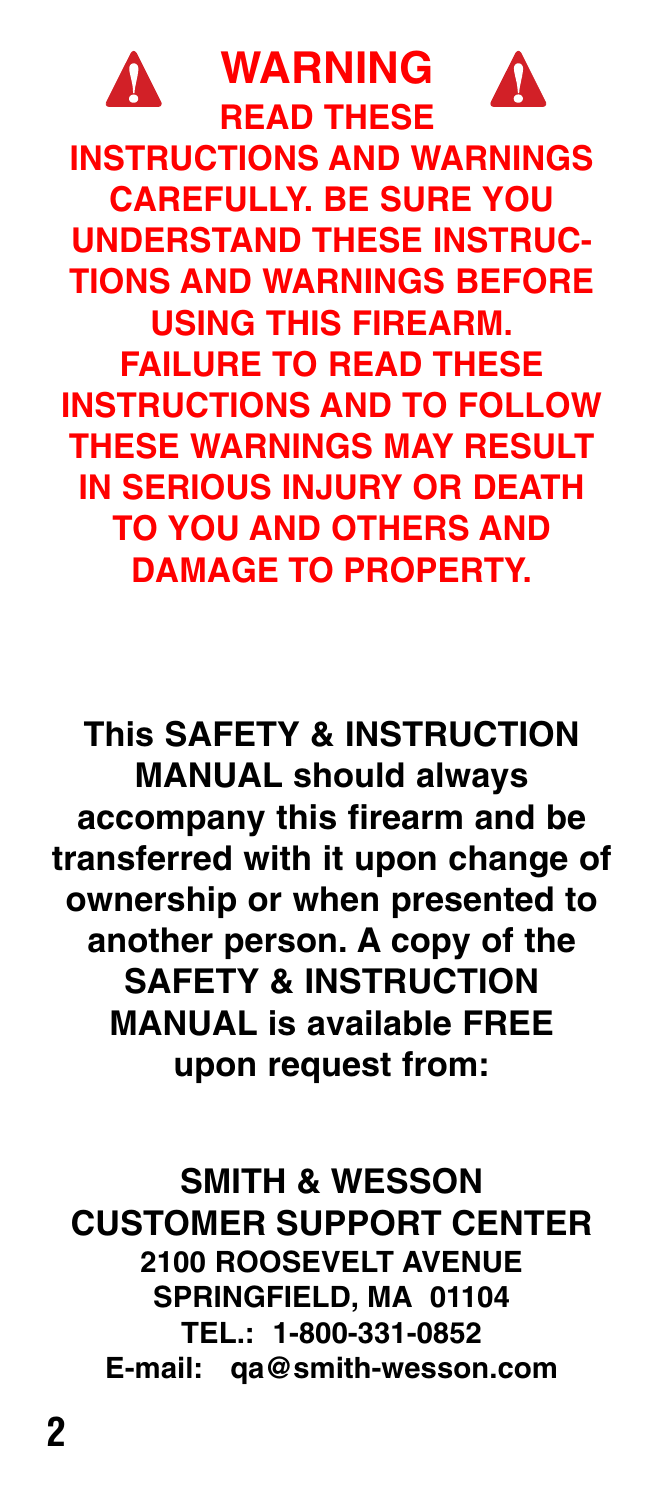| YOUR SAFETY RESPONSIBILITIES 3                           |
|----------------------------------------------------------|
| SAFE STORAGE & TRANSPORTATION 7                          |
|                                                          |
| MODEL AND FEATURES IDENTIFICATION 12                     |
|                                                          |
| LOADED CHAMBER INDICATOR 14                              |
| PREPARATION FOR FIRING  14                               |
|                                                          |
|                                                          |
| CLEARING MISFIRES 19                                     |
| UNLOADING 20                                             |
|                                                          |
| LUBRICATION 23                                           |
|                                                          |
| REPLACING THE BACK STRAP 25                              |
|                                                          |
| REVERSIBLE MAGAZINE RELEASE 26                           |
|                                                          |
| INTERNAL LOCK - For Those Models So-Equipped  28         |
| MANUAL THUMB SAFETY - For Those Models So-Equipped. . 29 |
| MAGAZINE DISCONNECT - For Those Models So-Equipped 30    |
| CLEANING AND MAINTENANCE 31                              |
| LIMITED WARRANTY 33                                      |
| CONTACT & SHIPPING FOR SERVICE 35                        |
|                                                          |
|                                                          |
| <b>WARRANTY CENTERS40</b>                                |
|                                                          |

## YOUR SAFETY RESPONSIBILITIES

## **SAFETY IS YOUR NUMBER ONE RESPONSIBILITY!!!!**

At home, in the field, at the range, or anywhere, the first concern of every firearm owner should be safety. Apply the following safety rules in every situation, with any kind of firearm. If you feel uncertain about any operational aspects of your firearm, please contact Smith & Wesson at 1-800-331-0852, ext. 2905 before proceeding with its operation.

#### **WARNING: YOU MUST FOLLOW ALL OF THESE SAFETY RULES TO ENSURE THE SAFE USE OF YOUR FIREARM. THE FAILURE TO FOLLOW THE INSTRUCTIONS AND WARNINGS IN THIS MANUAL COULD CAUSE SERIOUS PERSONAL INJURY OR DEATH TO YOU OR OTHERS AND DAMAGE TO PROPERTY.**

As a gun owner, you accept a demanding responsibility. How serious you take this responsibility can be the difference between life and death. There is no excuse for careless or abusive handling of your firearm. At all times handle your firearm with intense respect for its power and potential danger.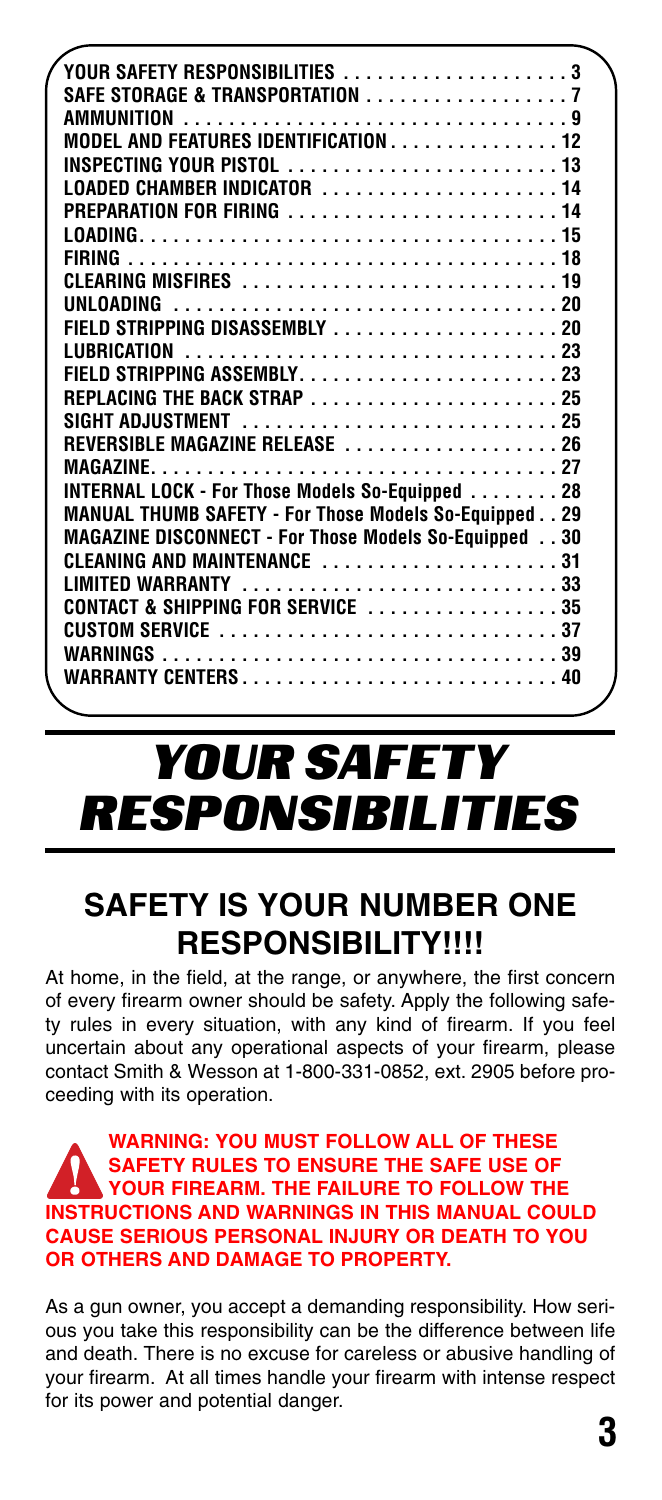## YOUR SAFETY RESPONSIBILITIES CONT'D

- **• ALWAYS KEEP YOUR FIREARM POINTED IN A SAFE DIRECTION.** Never point a firearm at anyone or anything you do not intend to shoot whether or not it is loaded. This is particularly important when loading, unloading, or field stripping the gun. ALWAYS control the direction of the firearm.
- **• ALWAYS TREAT EVERY FIREARM AS IF IT IS LOADED AND WILL FIRE.** Do not take anyone's word that the firearm is unloaded – always check for yourself. Never pass your firearm to another person until the cylinder or action is open and you visually check that it is unloaded. Keep your firearm unloaded and safely stored when not in use.
- **• NEVER PLACE YOUR FINGER INSIDE THE TRIGGER GUARD OR ON THE TRIGGER UNLESS YOU INTEND TO FIRE.** Ensure that other objects do not touch the trigger.
- **• ALWAYS BE SURE OF YOUR TARGET AND WHAT IS BEYOND IT.** Always be sure of where the bullet will strike and shoot only where there is a safe back stop free of obstructions, water or other surfaces which can cause ricochets. Be sure your bullet will stop behind your target. Bullets can glance off many surfaces like rocks or the surface of water and travel in unpredictable directions with considerable velocity. Do not fire randomly into the sky.
- **• NEVER CROSS OBSTACLES SUCH AS FENCES OR STREAMS WITH A LOADED FIREARM.** Always make certain your firearm is unloaded before crossing a fence, climbing a tree, jumping a ditch or negotiating other obstacles.
- **• SAFE GUN HANDLING IS YOUR PERSONAL RESPONSI-BILITY AT ALL TIMES.** Firearms are dangerous and can cause serious injury or death if they are misused or used inappropriately. Safety must be the prime consideration of any one who owns or handles firearms. Accidents are the result of violating the rules of safe gun handling and common sense. Firearm safety training is available. Contact your firearms dealer, law enforcement agency, local sportsman's club, etc. for availability.
- **• YOU ARE RESPONSIBLE FOR THE FIREARM AT ALL TIMES.** In owning a firearm, you must undertake full-time responsibility for your firearm's safety and security. You must protect yourself and all others against injury or death from misuse of the firearm 24 hours a day.
- **• FIREARM SECURITY IS YOUR RESPONSIBILITY.** You must secure firearms safely from children and/or unauthorized users. Your firearm should always be kept unloaded and locked when not in use. A lock has been provided for this purpose. Never assume that the use of this lock is sufficient to safely secure your firearm. You must always evaluate your personal situation and employ the security systems that meet your needs and prevent children and unauthorized users from gaining access to your firearm.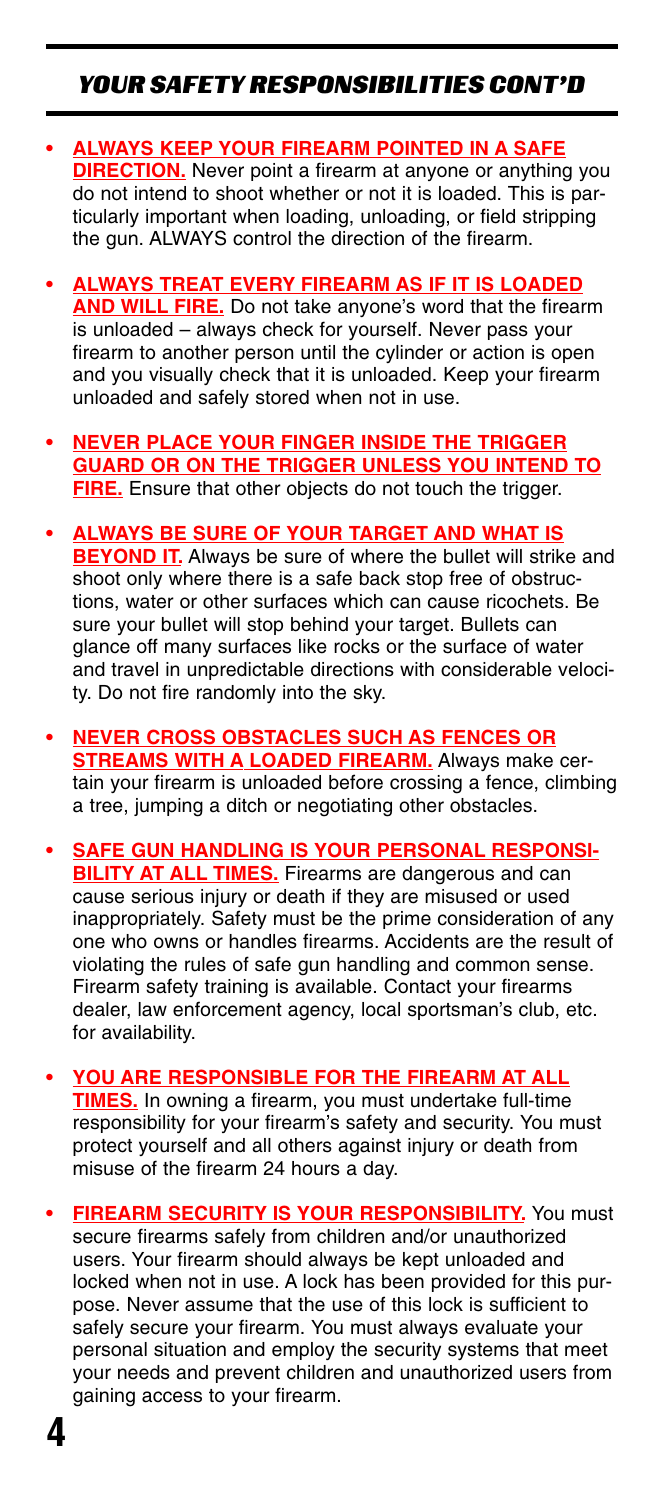## YOUR SAFETY RESPONSIBILITIES CONT'D

- **• APPROPRIATE USE FOR YOUR FIREARM MEANS USING YOUR FIREARM FOR LEGAL PURPOSES.** For example target shooting, hunting and lawful resistance of deadly criminal force. It is your responsibility to ensure that you are in compliance with all applicable laws and ordinances regarding the use of your firearm.
- **• NEVER RELY ON MECHANICAL FEATURES ALONE.** Only your safe gun-handling habits will ensure the safe use of your firearm. This is your responsibility.
- **• ALWAYS SAFELY STORE AND SECURE YOUR FIREARM.** Safe and secure storage of your firearm is one of your most important responsibilities. It is a full-time responsibility. You must always secure your firearm and ammunition separately so that they are not accessible to children and/or other unauthorized persons.
- **• NEVER KEEP AMMUNITION IN THE SAME LOCATION AS THE FIREARM.** Store each in a separate and secure place.
- **• ALWAYS WEAR EYE PROTECTION THAT IS SPECIFIED FOR USE WITH FIREARMS** every time you handle your firearm for cleaning and maintenance.
- **• ALWAYS WEAR EYE AND EAR PROTECTORS THAT ARE SPECIFIED FOR USE WITH FIREARMS** every time you discharge your firearm. Make sure others in the vicinity of where you will be shooting do so as well.
- **• NEVER USE ALCOHOL OR DRUGS BEFORE OR WHILE SHOOTING.** Do not use your firearm if you are on any medication which impairs, even slightly, your mental or physical ability.
- **• ALWAYS HAVE ADEQUATE VENTILATION.** Discharging firearms in poorly ventilated areas, cleaning firearms, or handling ammunition may result in exposure to lead and other substances known to cause birth defects, reproductive harm, and other serious physical injury. Review the warnings and labels for all ammunition and cleaning products carefully. Wash hands thoroughly after exposure.
- **• BEFORE HANDLING ANY FIREARM, UNDERSTAND ITS OPERATION.** Not all firearms are the same. Familiarize yourself with the mechanical features of any firearm you intend to use. If you feel uncertain about any operational aspects of your firearm, please contact Smith & Wesson at 1-800-331- 0852, ext. 2905 before proceeding with its operation.
- **• NEVER ALLOW A FIREARM TO BE USED BY INDIVIDU-ALS WHO DO NOT UNDERSTAND ITS SAFE OPERATION OR HAVE NOT READ THESE FIREARM SAFETY RULES.**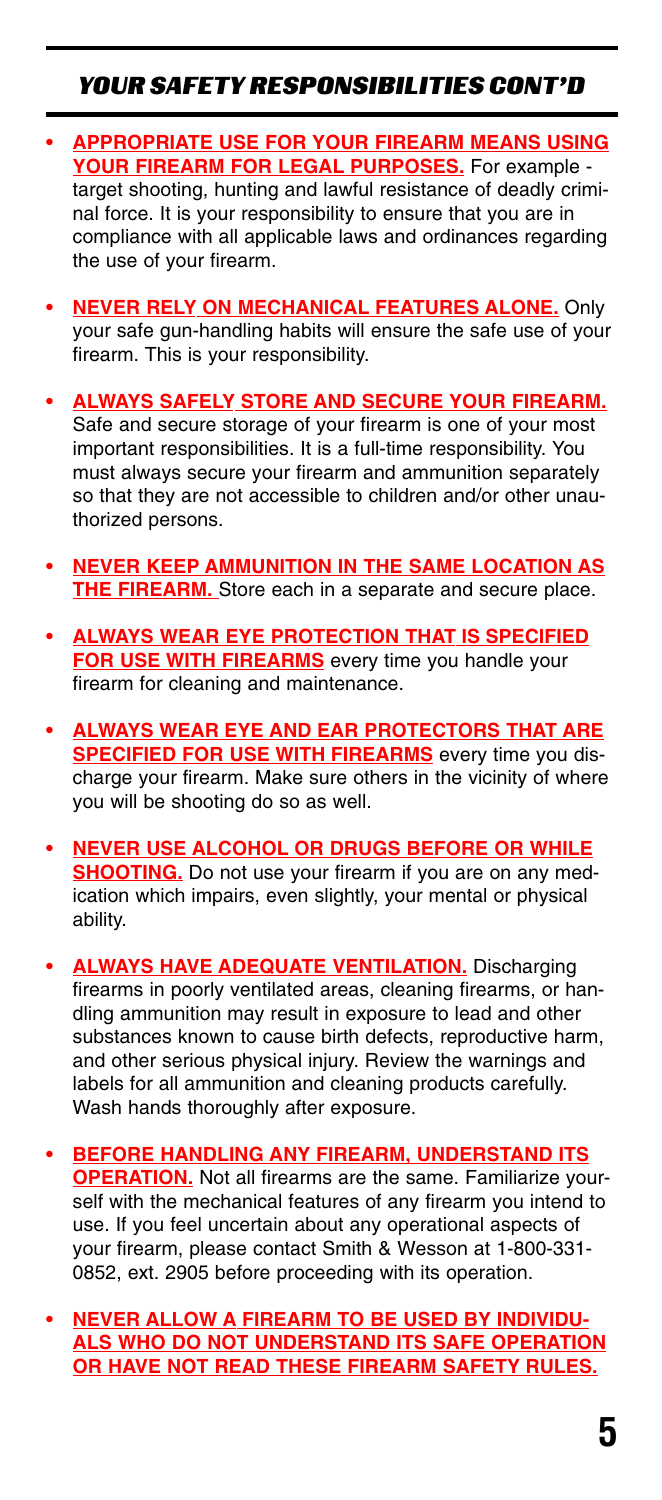## YOUR SAFETY RESPONSIBILITIES CONT'D

- **• ALWAYS USE THE CORRECT AMMUNITION FOR YOUR PARTICULAR FIREARM** as indicated by the marking on the barrel. Never use non-standard, reloaded, or "handloaded" ammunition which has not been subjected to internal ballistic pressure testing.
- **• BEWARE OF BARREL OBSTRUCTIONS** Be sure the barrel is clear of obstructions before shooting. Mud, water, snow or other objects may inadvertently lodge in the barrel bore. A small obstruction can cause a dangerous increase in pressure and may damage your gun and cause injury to yourself and others.
- **• BE SURE ALL ACCESSORIES, SUCH AS HOLSTERS. GRIPS, SLINGS, SCOPES AND OTHER ACCESSORIES ARE COMPATIBLE** with the firearm and that the accessories do not interfere with safe operation. It is your responsibility to understand and follow all of the instructions in this manual,as well as those which may be supplied with your ammunition and any accessory.
- **NEVER DISASSEMBLE YOUR FIREARM** beyond the field stripping procedure outlined in this manual. Improper disassembly or reassembly of your firearm may be dangerous and can lead to serious injury or death.
- **• NEVER MANIPULATE, ADJUST OR CHANGE ANY OF THE INTERNAL COMPONENTS OF YOUR FIREARM UNLESS SPECIFICALLY INSTRUCTED TO DO SO IN THIS MANUAL.** Improper manipulation of any other internal component may affect the safety and reliability of your firearm and may cause serious injury or death.
- **• NEVER ALLOW ANY ALTERATION OR REPLACEMENT OF PARTS IN YOUR SMITH & WESSON FIREARM UNLESS PERFORMED BY A QUALIFIED GUNSMITH** using genuine Smith & Wesson parts. If you do otherwise, improper functioning of your firearm may occur and serious injury or death and damage to property may result.

**WARNING: SAFE USE OF A FIREARM IS YOUR PER-SONAL RESPONSIBILITY AND THE FAILURE TO FOL-LOW ALL OF THESE BASIC SAFETY RULES MAY RESULT IN SEVERE PERSONAL INJURY OR DEATH TO YOU OR OTHERS AND DAMAGE TO PROPERTY. YOU ARE THE MOST IMPORTANT SAFETY DEVICE WHEN IT COMES TO THE USE OF YOUR FIREARM AND SMITH & WESSON WILL NOT BE RESPONSIBLE FOR ANY PERSONAL INJURY, DEATH OR PROPERTY DAMAGE THAT RESULTS FROM: (1) THE CRIMI-NAL OR NEGLIGENT USE OF THIS FIREARM; (2) A DISRE-GARD OF THESE SAFETY INSTRUCTIONS AND WARNINGS; (3) IMPROPER OR CARELESS HANDLING OF THIS FIREARM; (4) THE USE OF NON-STANDARD, DEFECTIVE, IMPROPER OR RELOADED AMMUNITION; OR (5) IMPROPER OR NEGLIGENT MODIFICATIONS OR REPAIRS TO THE FIREARM.**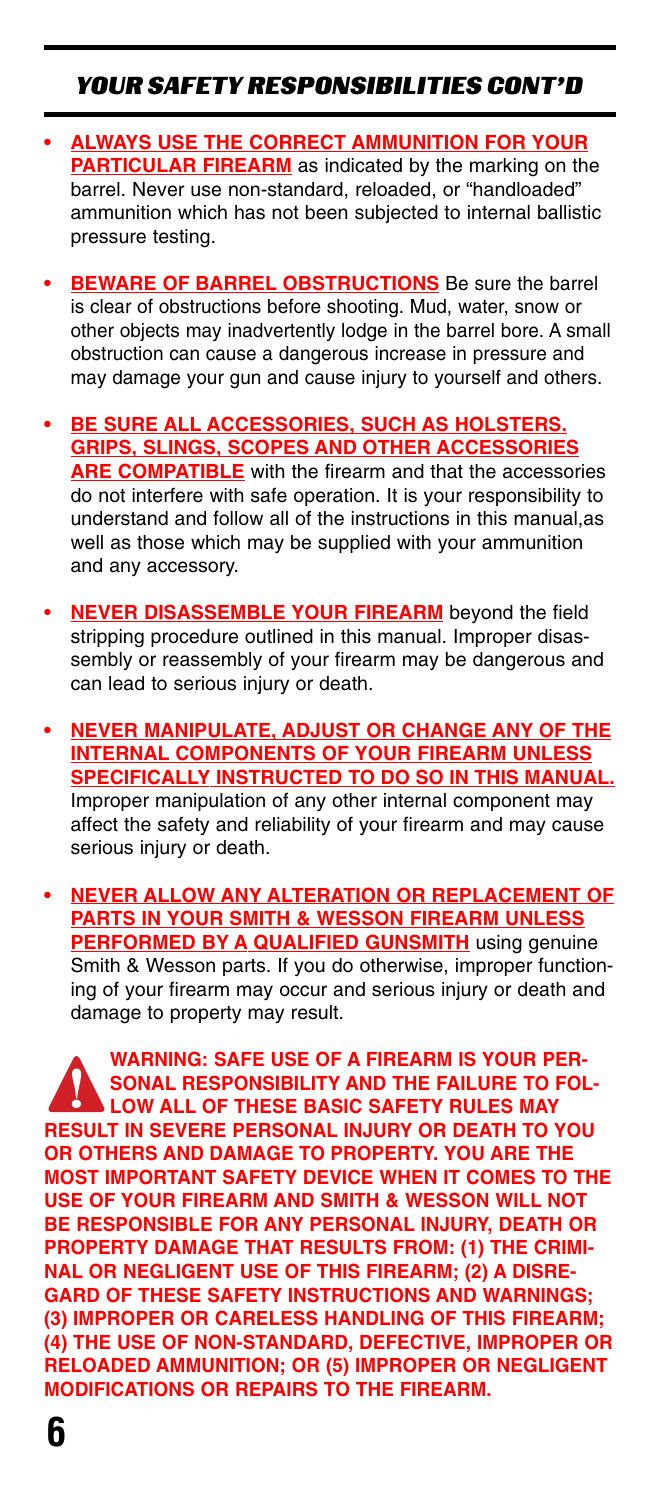# SAFE STORAGE & TRANSPORTATION

**WARNING: ALWAYS POINT THE MUZZLE IN A SAFE DIRECTION.**

**WARNING: FIREARMS ARE DANGEROUS WHEN USED AND STORED IMPROPERLY. THEY POSE A RISK OF SERIOUS OR FATAL INJURIES. FIREARMS CAN BE ESPECIALLY DANGEROUS TO CHILDREN WHEN THEY ARE STORED IN AN IRRESPONSIBLE AND UNSAFE MANNER. FOR YOUR SAFETY AND THE SAFETY OF OTH-ERS, IT IS IMPERATIVE THAT YOU KEEP YOUR FIREARM LOCKED AND UNLOADED IN A SECURE PLACE. THE AMMUNITION SHOULD BE STORED IN A SEPARATE, SECURE LOCATION WHEN IT IS NOT IN USE. SAFE AND SECURE STORAGE OF YOUR FIREARM IS ONE OF THE MOST IMPORTANT RULES OF FIREARM SAFETY. YOUR FAILURE TO FOLLOW THESE RULES MAY RESULT IN SERI-OUS INJURY OR DEATH TO YOU OR OTHERS.**

- **• ALWAYS SECURE YOUR FIREARM IN A MANNER THAT WILL PREVENT UNAUTHORIZED ACCESS.** Whenever your firearm is not in use, keep it unloaded and locked. Your safety and the safety of others requires that you always secure and store your firearm in a manner that will prevent unauthorized access. Never leave a firearm unattended unless it is locked, unloaded and secured.
- **• ALWAYS USE THE LOCK PROVIDED BY SMITH & WES-SON TO SECURE YOUR FIREARM.** Please read and follow the instructions packaged separately for the use of this lock. A lock, when properly used, can be an effective tool in preventing unauthorized access to your firearm. There are other alternative locks and safe storage containers available in the marketplace which may also be appropriate for your particular needs. Consult your local gun shop, hardware store, or local police department for guidance on the variety of other safe storage devices or practices which may be appropriate for your particular needs. By purchasing this firearm you have accepted the responsibility of safely securing the firearm at all times and preventing its unauthorized use. Never assume that the use of this lock alone is sufficient to safely secure your firearm. It is your personal responsibility to select and use whatever measures or practices that will enable you to be absolutely certain that your firearm is secure at all times.

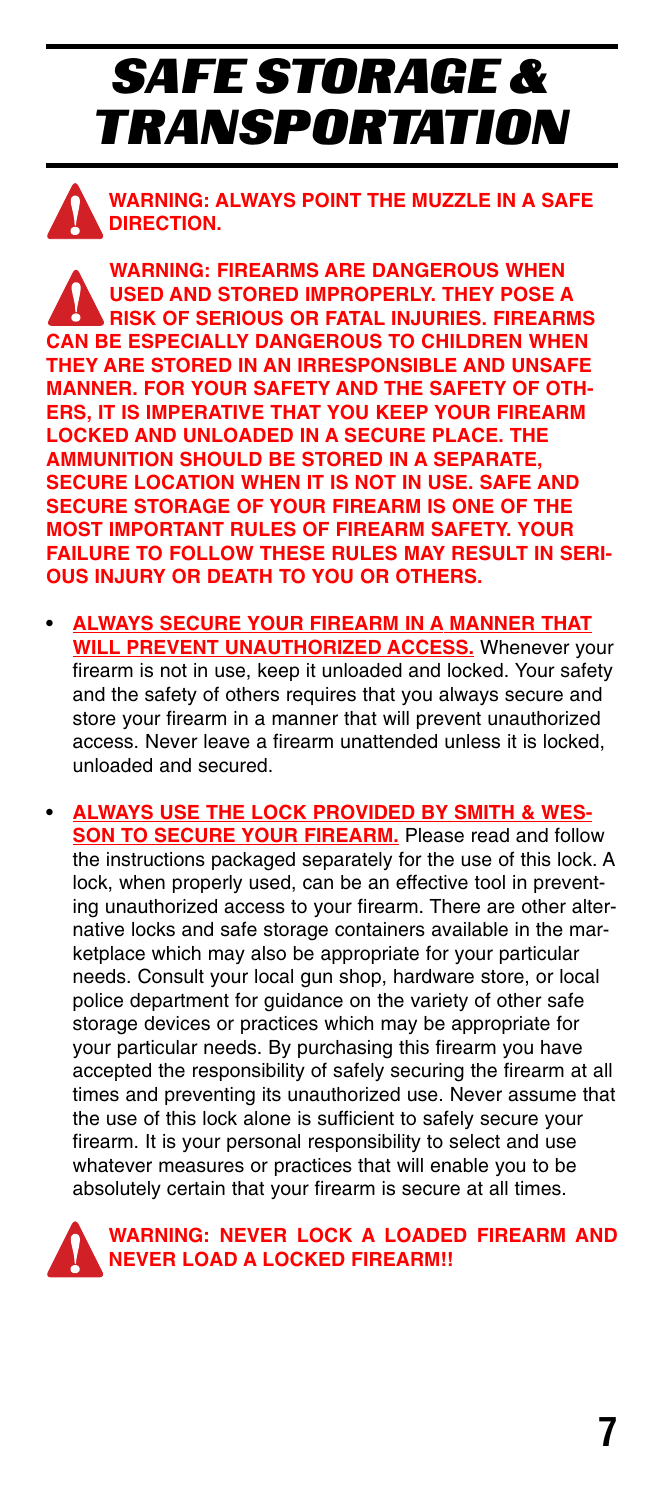## SAFE STORAGE & TRANSPORTATION CONT'D

- **• ALWAYS STORE YOUR FIREARM AND AMMUNITION SEP-ARATELY** so that they are not accessible to children or other unauthorized persons. Safe and secure storage of your firearm and ammunition are your responsibility. It is a full-time responsibility.
- **• NEVER ASSUME THAT A "HIDING" PLACE IS A SECURE STORAGE METHOD.** Others may be aware of your storage location or come upon it by chance. It is your personal responsibility to use common sense when storing your firearm and ammunition and to always make sure they are not accessible to children or other unauthorized persons.
- **• NEVER TRANSPORT A LOADED FIREARM.** When transporting your firearm, be sure it is unloaded and locked. Safe and secure transportation of your firearm is your responsibility.
- **• ALWAYS FOLLOW THE LAW!** Many jurisdictions have laws that make it a crime to keep a firearm unlocked and in an area accessible to children or others. Keeping a firearm locked and unloaded when not in use is not only common sense safety practice... IT IS THE LAW. You must be familiar with all local, state, and federal laws regarding the safe storage and transportation of your firearm. Failure to know and follow the law may result in unauthorized access or use of your firearm by another. Obey all laws relating to the storage and transportation of firearms. Your local police department or gun shop can furnish you with available information on storing and/or transporting a firearm safely and legally.
- **• YOUR FIREARM IS YOUR RESPONSIBILITY.** You must prevent your firearm from being stolen or from being used by untrained or unqualified individuals. Keep it locked, unloaded and secured when not in use.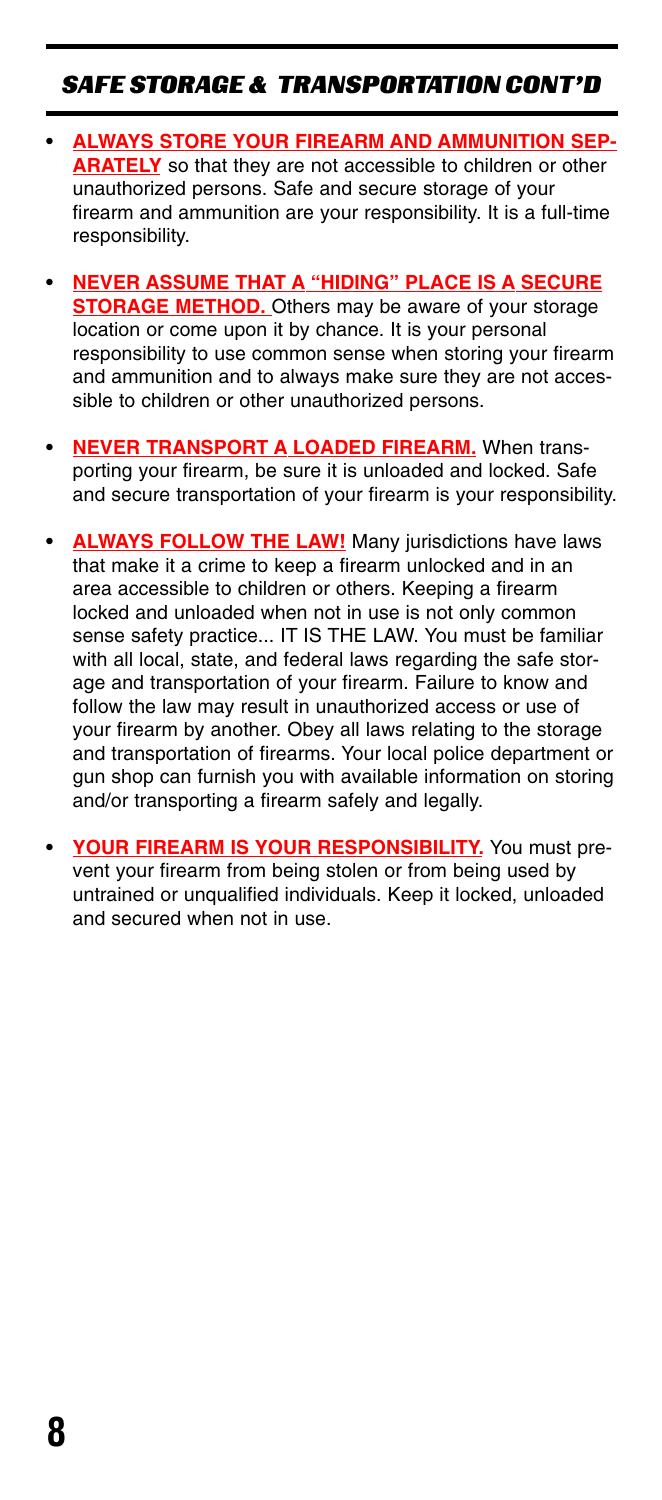# AMMUNITION

**WARNING: NEVER USE AMMUNITION NOT SPECIFI-CALLY DESIGNATED FOR USE IN YOUR FIREARM. FAILURE TO USE THE CORRECT TYPE OR CALIBER OF AMMUNITION MAY CAUSE THE FIREARM TO JAM, FAIL TO FIRE OR EVEN GENERATE EXCESSIVE PRESSURE WHICH CAN DAMAGE OR EVEN RUPTURE YOUR FIREARM, CAUSING PERSONAL INJURY, DEATH OR PROPERTY DAMAGE.**

Locate the cartridge designation marked on the firearm. This information indicates the correct ammunition that must be used in this firearm (See Figure 1).

You are responsible for selecting ammunition that meets industry standards and is



appropriate in type and caliber for this firearm.

Never use a cartridge not specifically designated for use in your firearm. The wrong type of ammunition may exceed the capability of your firearm and may damage or even rupture your firearm.

Never mix ammunition.

• Additional ammunition calibers can be fired from the following list of select calibers.

| Caliber on Barrel | Can also Fire                       |
|-------------------|-------------------------------------|
| .500 S&W MAG      | .500 Special                        |
| .460 S&W MAG      | .45 Colt. .454 Casull               |
| .45 Colt          | .45 Schofield, .45 S&W,             |
| .45 S&W           | .45 Schofield                       |
| .45 ACP           | .45 Auto Rim (in revolvers only)    |
| .44 Magnum        | .44 Special                         |
| .357 Magnum       | .38 Special, .38 Special +P         |
| .22LR             | .22L, .22 Short (in revolvers only) |
|                   |                                     |

In some cases, a round of ammunition not specified on your firearm may fit into the chamber. Firing ammunition not specified on your firearm may cause it to rupture and cause serious injury or death to you or others.

Always inspect your ammunition before using it. Never use dirty, corroded or damaged ammunition which can lead to a burst cartridge which may cause damage to the firearm and personal injury or death.

Use only commercially manufactured ammunition with internal ballistic pressures which are in strict accordance with the specifications of the Sporting Arms and Ammunition Manufacturers' Institute (SAAMI). If you are uncertain, contact your ammunition supplier for verification.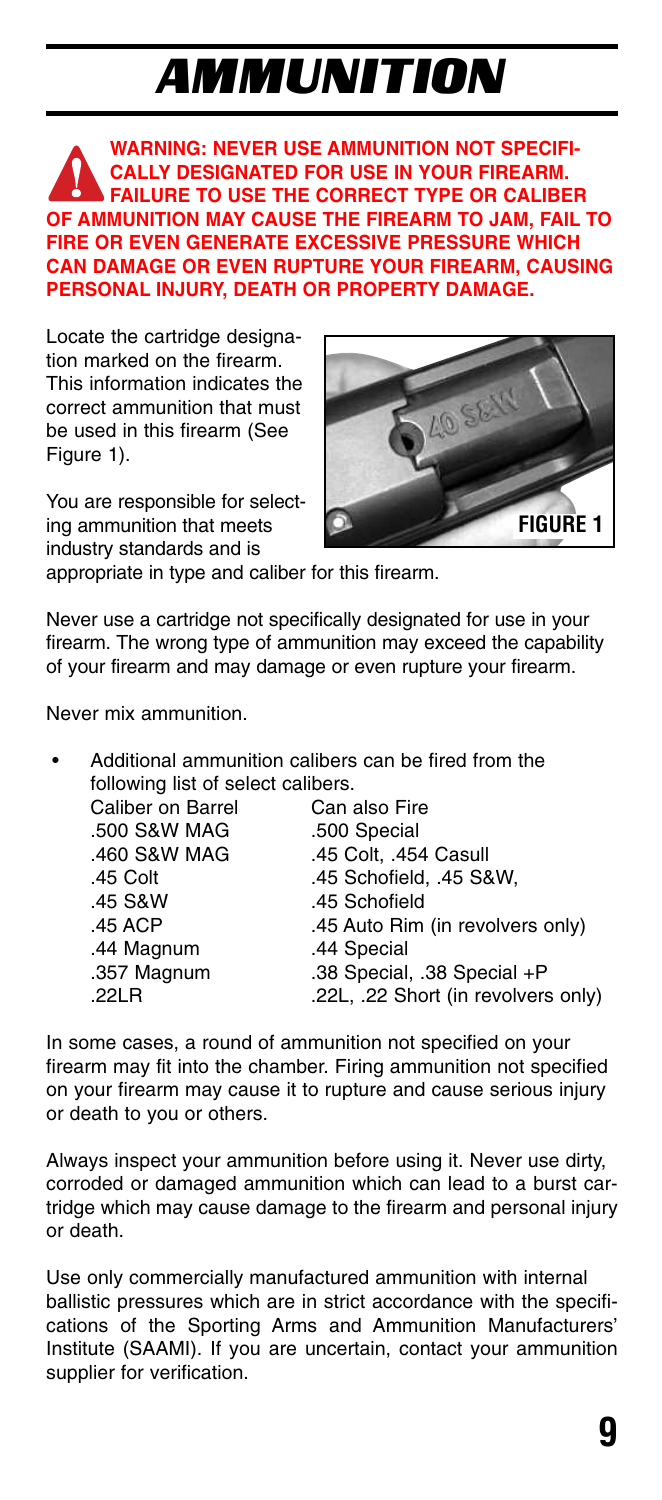## AMMUNITION CONT'D

**WARNING: NEVER USE NON-STANDARD, RELOADED OR "HANDLOADED" AMMUNITION WHICH HAS NOT BEEN SUBJECTED TO INTERNAL BALLISTIC PRES-SURE TESTING. RELOADED OR HANDLOADED AMMUNITION, MAY HAVE MANY MANUFACTURING AND QUALITY VARI-ABLES (SUCH AS THE TYPE AND AMOUNT OF GUN POW-DER). ANY AMMUNITION THAT IS IMPROPERLY MANUFAC-TURED, EVEN IN THE SLIGHTEST DEGREE, MAY FAIL TO FIRE OR MAY GENERATE EXCESSIVE INTERNAL PRESSURES WHICH CAN DAMAGE OR EVEN RUPTURE THE FIREARM, CAUSING PERSONAL INJURY OR DEATH TO THE SHOOTER OR THOSE IN THE IMMEDIATE VICINITY.**

A firearm and ammunition are a system and must work together. There are different types of ammunition for different types of firearms. Your firearm has been designed for ammunition of a specific type and a specific gauge or caliber. It is important to select the proper ammunition for your firearm.

Different combinations of bullet velocity, bullet weight and firearm weight can have major impact on felt recoil; high felt recoil can be uncomfortable to some shooters.

For example:

- Gun Weight: lower gun weight increases felt recoil.
- Bullet Weight: higher bullet weight increases felt recoil.
- Bullet Velocity: higher bullet velocity increases felt recoil.

To acclimate yourself to higher levels of felt recoil, consider the following:

- Use a firm two-hand hold on the grip when firing.
- Always start your shooting experience with the lowest bullet velocity and lowest bullet weight available for your firearm. Some examples are as follows:
	- Use .38 S&W Special in place of .357 Magnum® loads.
	- Use .44 Special in place of .44 Magnum<sup>®</sup> loads.
	- Use "mid-range" or "target" loads rather than loads designated "high power".
- Ask your firearm dealer to suggest the lowest power, lowest velocity, lightest bullet weight for your firearm.

**WARNING: NEVER USE AMMUNITION OF THE INCOR-RECT GAUGE OR CALIBER. USING AMMUNITION OF THE INCORRECT GAUGE OR CALIBER MAY CAUSE DAMAGE TO YOUR FIREARM AND POSSIBLE SERIOUS INJURY TO YOU AND TO OTHERS.**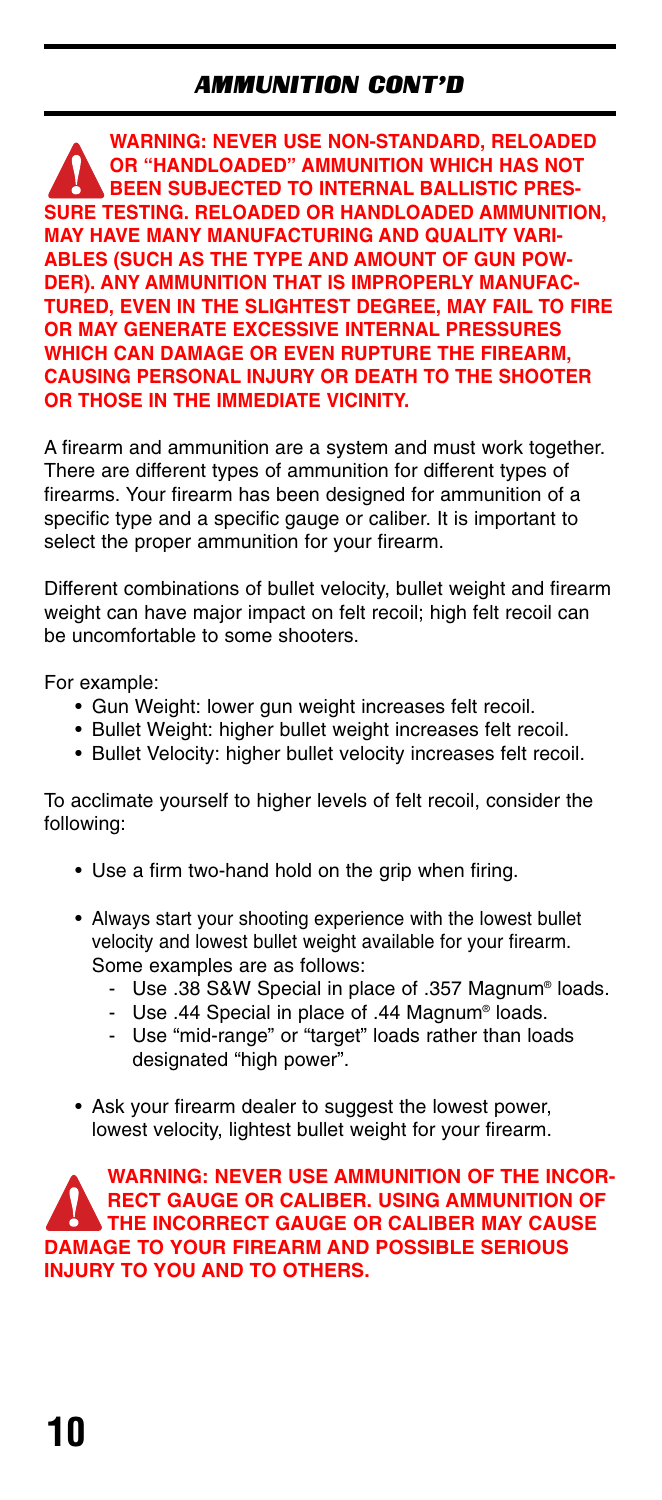### AMMUNITION CONT'D

**WARNING: NEVER USE CARTRIDGES OTHER THAN THOSE DESIGNATED BY THE MARKING ON THE BARREL. DOING SO CAN RESULT IN DANGEROUSLY HIGH PRESSURES THAT MAY DAMAGE THE FIREARM AND POSSIBLY CAUSE SERIOUS INJURY TO YOURSELF AND OTHERS.**

### **WARNING: DEATH, SERIOUS INJURY AND DAMAGE CAN RESULT FROM THE USE OF INCORRECT AMMU-NITION OR BORE OBSTRUCTIONS. NEVER USE RELOADS OF ANY KIND.**

"Plus-P" (+P) ammunition generates pressures in excess of the pressures associated with standard ammunition. Such pressures may affect the wear characteristics or exceed the margin of safety built into some revolvers and could therefore be DANGER-OUS. This ammunition should not be used in Smith & Wesson medium (K frame) revolvers manufactured prior to 1958. Such pre-1958 medium (K-frame) revolvers can be identified by the absence of a model number stamped inside the yoke cut of the frame (i.e., the area of the frame exposed when the cylinder is in the open position).

"Plus-P-Plus (+P+) ammunition must not be used in Smith & Wesson firearms. This marking on the ammunition designates that it exceeds established industry standards, but the designation does not represent defined pressure limits and therefore such ammunition may vary significantly as to the pressures generated.

Some brands of ammunition may cause difficulty in extracting spent cartridge cases from the cylinder or chamber. If this situation occurs, thoroughly clean the cylinder charge holes or chamber with solvent. If this condition persists, we recommend changing to another brand of ammunition.

Smith & Wesson has found wide variations in primer sensitivity between some brands and types of .22LR ammunition. Smith & Wesson recommends that before you put your .22LR handgun into regular use, that you fire several boxes of your brand of ammunition through it to determine reliability of ignition. If "failure to fire" occurs, try different types or brands of .22LR ammunition until a reliable loading is found.

In Smith & Wesson revolvers, when rimless pistol cartridges are used in the cylinder, (except M547) full-moon or half-moon clips MUST be used to both correctly position for firing and in extracting such cartridges. Failure to use full-moon or half-moon clips with rimless cartridges may result in malfunction of the revolver.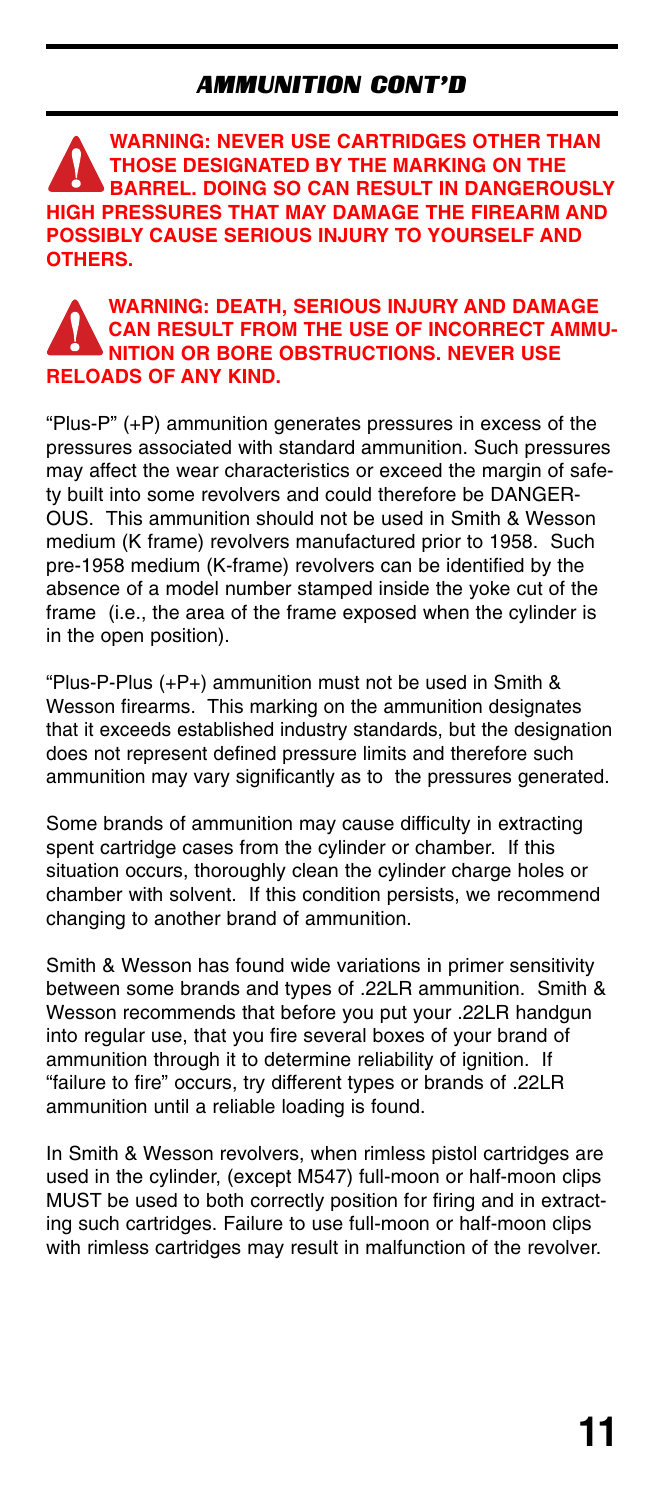# MODEL AND FEATURES IDENTIFICATION







**WARNING: YOU MUST DETERMINE WHICH FEA-TURES ARE PRESENT ON YOUR SPECIFIC M&P PISTOL AND HOW THOSE FEATURES OPERATE. VARIOUS MODELS OF THE M&P PISTOLS ARE FITTED WITH DISTINCT FEATURES, WHICH INCLUDE: AN INTER-NAL LOCK, A MANUAL THUMB SAFETY AND A MAGAZINE DISCONNECT. SEE THE SECTIONS OF THIS MANUAL THAT DETAIL EACH OF THESE FEATURES.**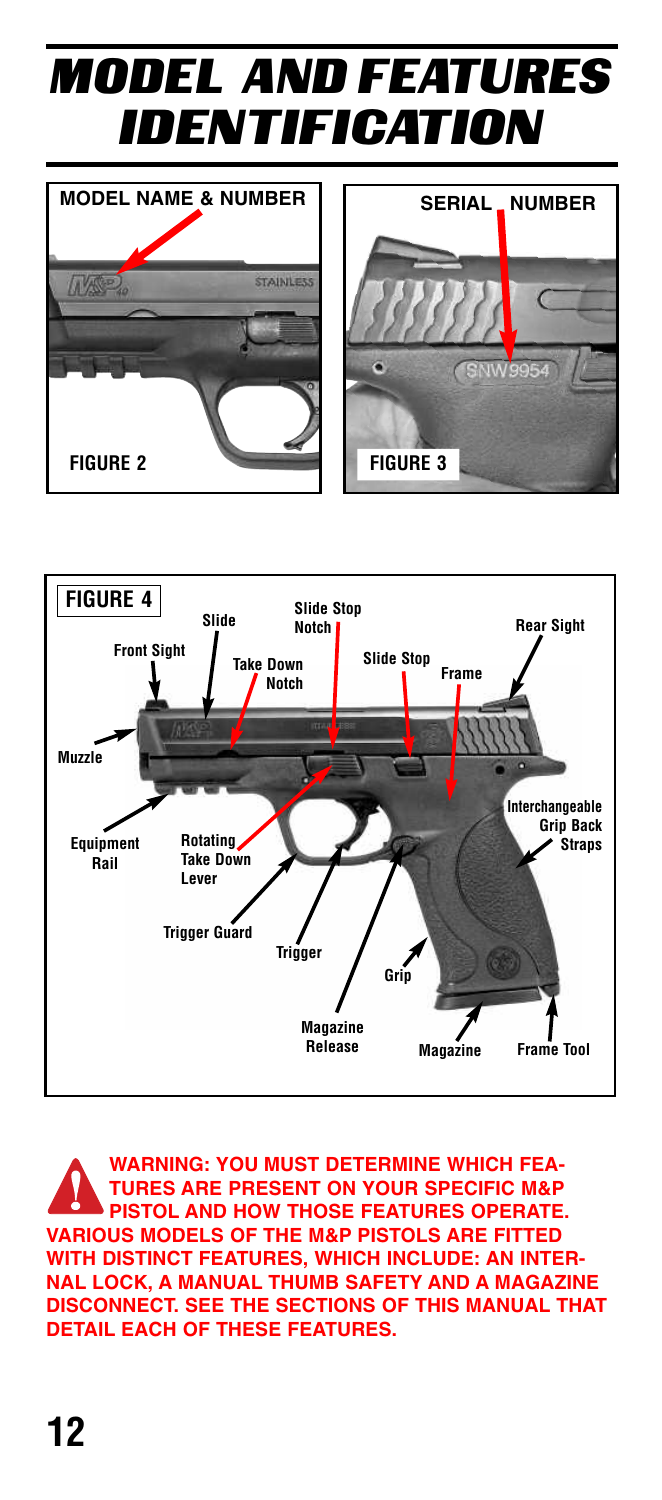# INSPECTING YOUR PISTOL



### **WARNING: ALWAYS ENSURE THAT THE FIREARM IS UNLOADED BEFORE INSPECTING OR ASSEMBLING.**

• When you inspect your pistol, you should first check for yourself to ensure that it is unloaded. To do this, grasp the pistol with your finger off the trigger and outside the trigger guard, point the muzzle in a safe direction, depress the magazine release and remove the magazine.



- Point the muzzle in a safe direction, grasp the serrated sides of the slide from the rear with the thumb and fingers as shown (Fig. 5), and briskly draw the slide fully rearward in order to extract any cartridge from the chamber and clear it from the pistol.
- Do not obstruct the ejection port because doing so can interfere with ejection of a cartridge.
- Lock the slide in the open position by allowing the slide to move slightly forward from the rearmost position while pressing upward on the slide stop.
- Check the barrel chamber to verify it is unloaded and check the bore visually for any obstructions (Figure 6). Examine the breech face (Fig. 7) to ensure that the firing pin is not protruding. (Figs.  $7 \& 8$ ) If the firing pin is protruding, do not attempt to load or fire the firearm. Bring it to a gunsmith qualified to perform service on Smith & Wesson firearms.
- You must follow this procedure every time a firearm leaves your hand, is cleaned, handed to you or another person, transported or stored.
- Unload the magazine by holding it with the bullet end of the cartridge pointing away from you and others and pressing each cartridge forward and out of the magazine.

#### **WARNING: NEVER RELY ON MECHANICAL FEA-TURES ALONE. ONLY YOUR SAFE GUN HANDLING WILL ENSURE THE SAFE USE OF YOUR FIREARM. THIS IS YOUR RESPONSIBILITY.**

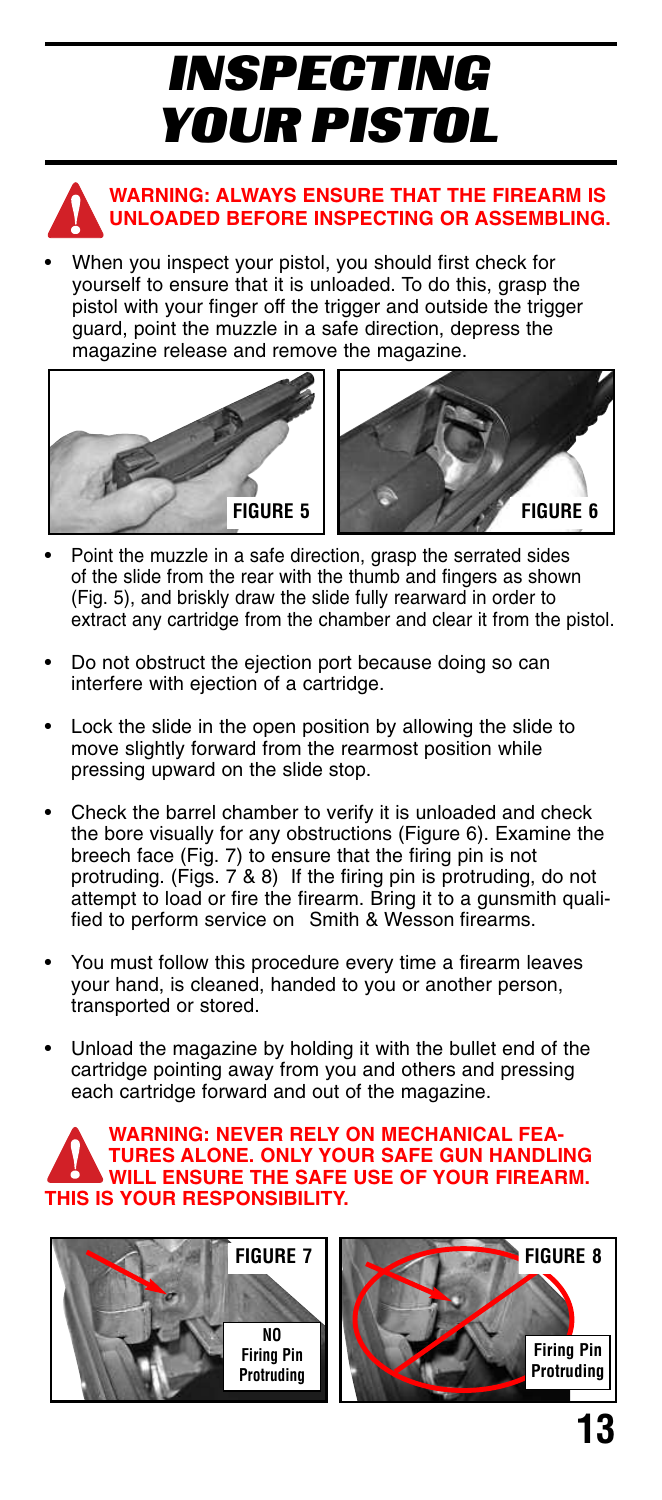# LOADED CHAMBER INDICATOR

M&P Pistols come with a loaded chamber indicator. This indicator can be observed by looking at the top of the slide/ejection port, (Figure 9) noting an opening at the rear of the barrel hood. By looking into this opening, you can observe whether or not a round is in the firearm's chamber. If a



round is in the chamber, you would see the actual brass or silver colored rim through this opening.

**WARNING: NEVER RELY UPON THE LOADED CHAM-BER INDICATOR ALONE TO VERIFY THE PRESENCE OR ABSENCE OF A ROUND IN THE CHAMBER. THE SUREST METHOD TO DETERMINE THE PRESENCE OR ABSENCE OF A ROUND IN THE CHAMBER IS TO VISUALLY CHECK THE CHAMBER OF YOUR FIREARM BY REMOVING THE MAGAZINE AND PULLING AND LOCKING THE SLIDE IN THE OPEN POSITION.**

**WARNING: ALWAYS TREAT EVERY FIREARM AS IF IT WERE LOADED AND WOULD FIRE IF THE TRIGGER IS PULLED. A LOADED CHAMBER INDICATOR MAY HELP DETERMINE WHETHER THE CHAMBER IS LOADED OR UNLOADED. THE AMOUNT OF LIGHT, CLEANLINESS OF THE PISTOL, DISCOLORATION OF THE AMMUNITION AND OTHER FACTORS MAY LIMIT THE EFFECTIVENESS OF THE LOADED CHAMBER INDICATOR.**

# PREPARATION FOR FIRING



- **• ALWAYS TREAT ALL FIREARMS AS IF THEY WERE LOADED.**
- **• ALWAYS BE SURE THAT ALL CYLINDERS AND ACTIONS OF FIREARMS ARE OPEN, THAT CHAMBERS ARE CLEAR OF CARTRIDGES OR SHELLS, MAGAZINES ARE REMOVED OR UNLOADED, AND THAT FIREARMS ARE POINTING IN A SAFE DIRECTION.**
- **ALWAYS KEEP FINGERS AND OTHER PARTS OF YOUR BODY AWAY FROM THE MUZZLE, AWAY FROM THE GAP BETWEEN THE REVOLVER BARREL AND CYLINDER, AND AWAY FROM THE PISTOL SLIDE AND EJECTION PORT.**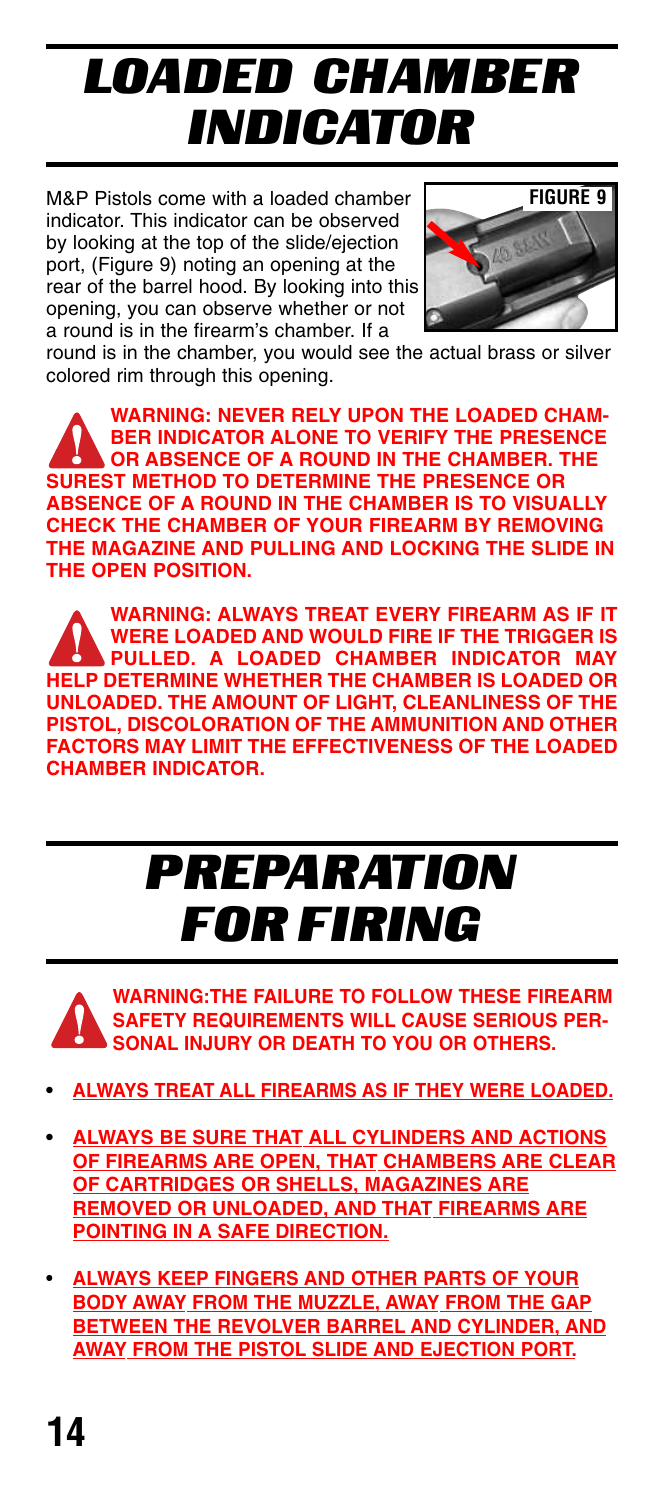### PREPARATION FOR FIRING CONT'D

- **• ALWAYS WEAR ADEQUATE AND PROPER EAR PROTEC-TORS SPECIFIED FOR FIREARM USE** to prevent permanent damage to your hearing. Make sure others who are nearby are wearing ear protection as well.
- **• ALWAYS WEAR SAFETY GLASSES SPECIFIED FOR FIREARM USE,** whether indoors or out. Safety glasses should protect your eyes from the firing flash and particles associated with the discharge of ammunition. Failure to do so creates a risk of personal injury from particle or debris spitting or ricochets.
- **• ALWAYS BE ALERT AND ALWAYS FOLLOW THE SAFETY INSTRUCTIONS OF THE RANGE OFFICER.** Never shoot if you are tired, cold or impaired in any way.
- **ALWAYS BE AWARE OF OTHER PEOPLE** so that persons cannot accidentally walk into the line of fire.
- **• THE SHOOTER (AND ALL OTHERS IN THE SHOOTING AREA) MUST ALWAYS BE IN A POSITION THAT IS OUT OF THE LINE OF FIRE** and are not within an area where they may be struck by ricochets, particles spitting from a firearm, or by ejected cases from other types of firearms.
- **• NEVER SHOOT AT HARD SURFACES,WATER OR RAN-DOMLY INTO THE SKY.** Always select a place to shoot that has a safe backstop and is free from obstructions and water surfaces which cause ricochets.
- **• NEVER USE ALCOHOL OR DRUGS BEFORE OR WHILE SHOOTING OR HANDLING ANY FIREARM.**

# LOADING



### **WARNING: ALWAYS KEEP THE MUZZLE POINTED IN A SAFE DIRECTION.**

- Do not load the pistol until you have read and fully understand this manual.
- Do not load the pistol until you are ready to use it. Keep your finger off the trigger and outside the trigger guard until you are ready to fire.
- Never load your pistol until you are sure of your target, what is beyond it and are fully prepared to fire.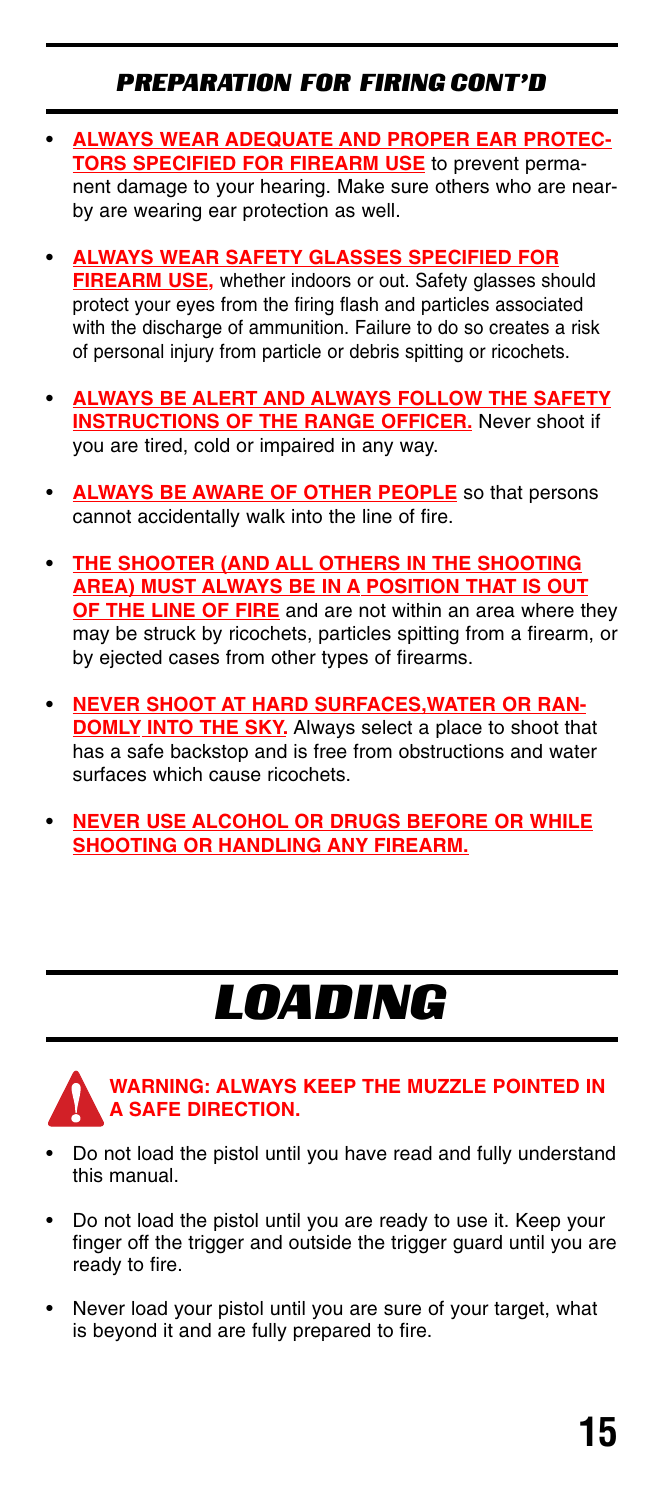## LOADING CONT'D

#### **WARNING: AFTER INSERTING A MAGAZINE, ALWAYS TEST TO MAKE SURE IT IS LOCKED IN PLACE BY APPLYING SOME REMOVAL PRESSURE TO THE EXPOSED PORTION OF THE MAGAZINE BUTT PLATE.**

- Smith & Wesson has provided you with a magazine designed to operate in your specific model of pistol. While your magazine may be able to be inserted into another model pistol, it will only function properly in the specific model for which it was designed. Do not interchange magazines from one model pistol to another model pistol.
- Follow instructions in this manual and any other specific instructions which may be marked onto, or accompany, a magazine. Failure to use the particular type of Smith & Wesson magazine specified for your model and caliber of pistol may result in a malfunction.
- Load the magazine by pressing a cartridge head (rear of cartridge) downward on the forward portion of the magazine follow-

er (or downward on the case of the previously loaded cartridge) and sliding the cartridge fully under the lips of the magazine until the cartridge head is against the rear wall of the magazine (Figure 10). Repeat this procedure for the number of cartridges you wish to



load, up to the magazine capacity. Do not attempt to load your magazine with more than the specified number of cartridges because doing so can cause a feeding failure.

• Inspect your pistol as previously described in the "Inspecting Your Pistol" section. Hold the pistol in one hand with the muzzle pointing it in a safe direction and with your finger off the trigger and outside the trigger guard. Insert the loaded magazine into the magazine well (opening) of the pistol until it is locked in place.



### **WARNING: VERIFY THAT THE FIRING PIN IS NOT PROTRUDING FROM THE BREECH FACE.**

**WARNING: DO NOT USE EXCESSIVE UPWARD FORCE WHEN INSERTING A LOADED MAGAZINE INTO THE PISTOL. EXCESSIVE UPWARD FORCE COULD CAUSE THE SLIDE TO MOVE FORWARD, CHAMBERING A ROUND AND MAKING THE PISTOL READY TO FIRE.**

- To make sure that the magazine is fully and securely inserted, apply some removal pressure to the exposed portion of the magazine floorplate.
- Pull the slide to the rear, press down on the slide stop to release the slide and allow it to carry fully forward. This strips a cartridge from the magazine and seats it in the chamber of the barrel.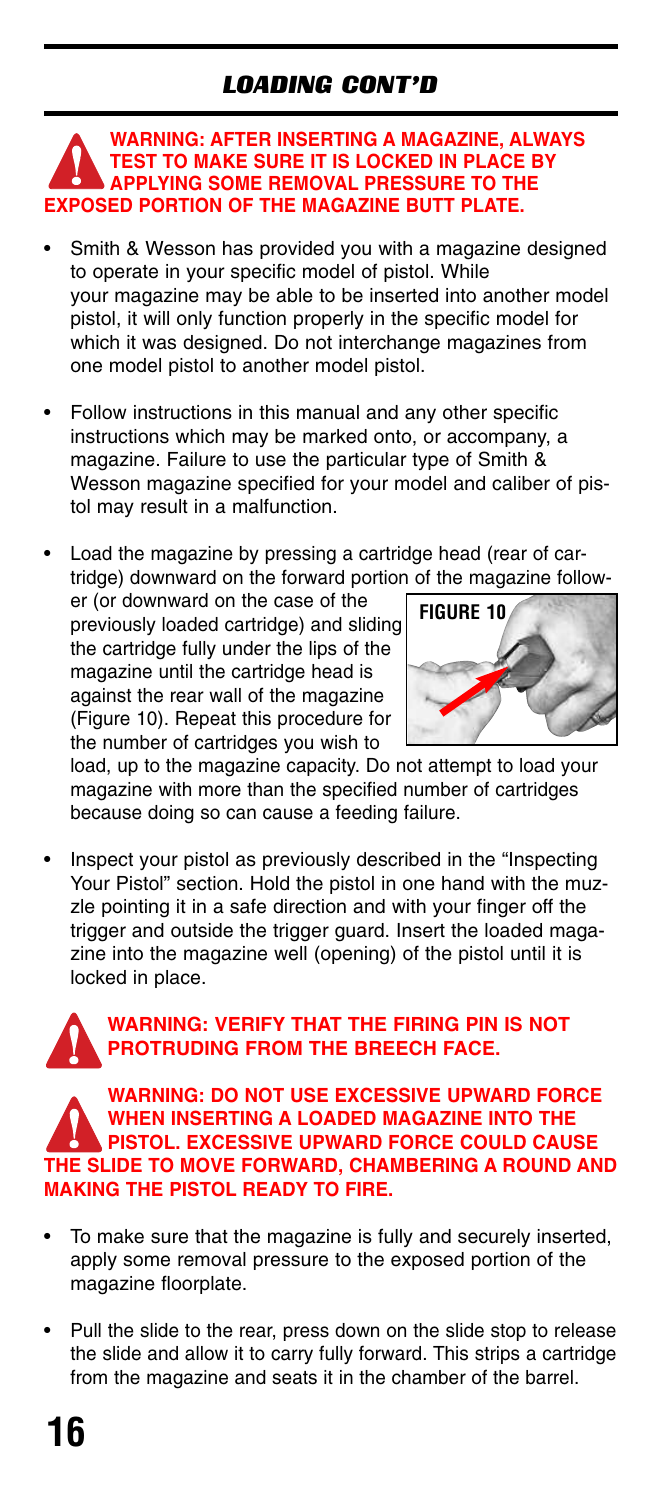**WARNING: IF THE CARTRIDGE FAILS TO STRIP FROM THE MAGAZINE OR FULLY SEAT INTO THE CHAMBER, IMMEDIATELY STOP THE LOADING PROCESS. REMOVE THE MAGAZINE, LOCK THE SLIDE OPEN AND VERI-FY THAT THE CHAMBER IS EMPTY. REFER TO THE "INSPECT-ING YOUR PISTOL" SECTION OF THIS MANUAL.**

**WARNING: ALWAYS LOAD A ROUND INTO THE CHAMBER BY FEEDING IT FROM THE MAGAZINE. FAILURE TO FOLLOW THIS WARNING CAN RESULT IN SEVERE INJURY OR DEATH TO YOU OR OTHERS. NEVER ATTEMPT TO LOAD THE PISTOL BY INSERTING A ROUND INTO THE OPEN EJECTION PORT.**

### **CAUTION**

The pistol can now be fired by pulling the trigger to the rear.

- If you wish to restore the magazine in your pistol to its full capacity, depress the magazine release and remove the magazine from the pistol. Remember that there is a round in the chamber; therefore, the weapon should be holstered or safely secured during this process without touching the trigger. Load one cartridge into the magazine to replace the one which was chambered when you allowed the slide to carry forward.
- Re-insert the loaded magazine into the magazine well of the pistol until it is locked in place. To make sure that the magazine is again fully and securely inserted, apply some removal pressure to the exposed portion of the magazine butt plate.
- Your pistol and its magazine are now fully loaded and will fire when the trigger is pulled. Remember to keep your pistol pointed in a safe direction under all conditions and always keep your finger or any other object off the trigger and outside the trigger guard until you have made the commitment to fire the handgun. Never leave a loaded firearm out of your direct control.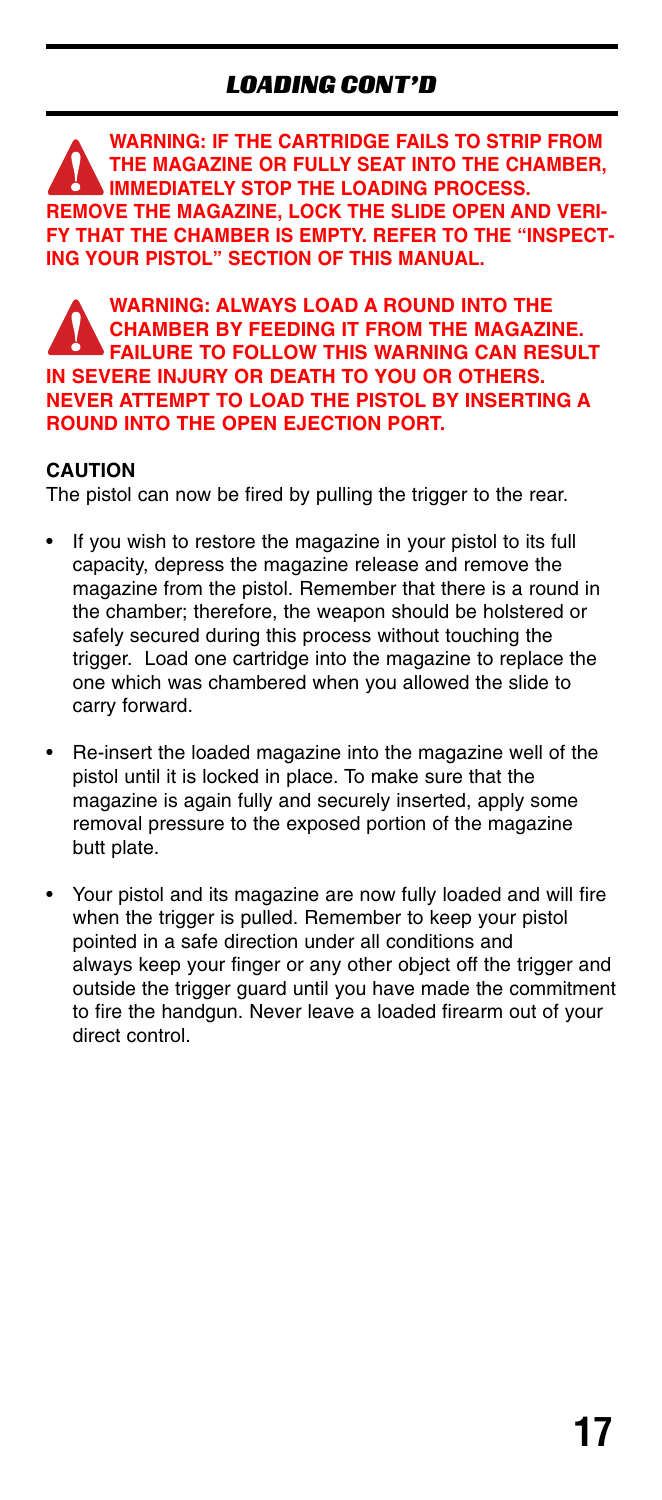# FIRING

**WARNING: UPON FIRING THE PISTOL OR RELEASING THE SLIDE FROM THE SLIDE STOP, THE SLIDE MOVES REARWARD OR FORWARD WITH SIGNIFICANT FORCE AND SPEED. TO AVOID INJURY, BE SURE NO PART OF YOUR BODY IS IN THE PATH OF THE SLIDE'S TRAVEL.**

**WARNING: ALWAYS KEEP THE MUZZLE POINTED IN A SAFE DIRECTION.**

**WARNING: WEAR EYE AND EAR PROTECTION SPECIFIED FOR FIREARM USE EVERY TIME YOU DISCHARGE YOUR FIREARM. MAKE SURE OTHERS IN THE VICINITY OF WHERE YOU WILL BE SHOOTING DO SO AS WELL.**

**WARNING: "STAGING" THE TRIGGER VIOLATES A BASIC RULE OF FIREARM SAFETY WHICH WARNS YOU TO KEEP YOUR FINGER OUT OF THE TRIGGER GUARD UNTIL YOU HAVE MADE THE COMMITMENT TO FIRE. "STAGING" CREATES A SERIOUS RISK OF PERSON-AL INJURY OR DEATH SINCE IT MAY LEAD TO AN UNIN-TENTIONAL DISCHARGE.**

- It has come to our attention that some users of Smith & Wesson handguns may stage the trigger in anticipation of firing a shot. Staging is the act of pulling the trigger rearward toward – stopping just short of – the point where the handgun fires. Such manipulation of the trigger can reduce the user's control of the handgun and can result in an unintentional discharge. Furthermore if the user decides not to fire, release of the trigger from a position close to the firing point in the staging process could result in an unintentional discharge.
- Keep the muzzle pointed in a safe direction and your finger outside the trigger guard until you are ready to fire. Each shot will be fired in the striker fire action mode. While holding the grip firmly, pull the trigger fully to the rear. As the trigger is drawn fully to the rear, the striker assembly is released, striking the cartridge primer. Upon firing, the slide moves rearward thereby extracting and ejecting the spent cartridge case. The slide then returns forward feeding the next cartridge from the magazine into the barrel chamber.
- After firing you must allow the trigger to move forward fully before you can fire another shot. Failure to do so will prevent the lockwork from fully cycling and will prevent your being able to fire the next shot. Keep your finger off the trigger and outside the trigger guard until you are ready to fire again. This sequence can be repeated until the last round has been fired, at which time the magazine follower exerts upward pressure on the slide stop causing it to engage the slide and to hold it in the "open" position.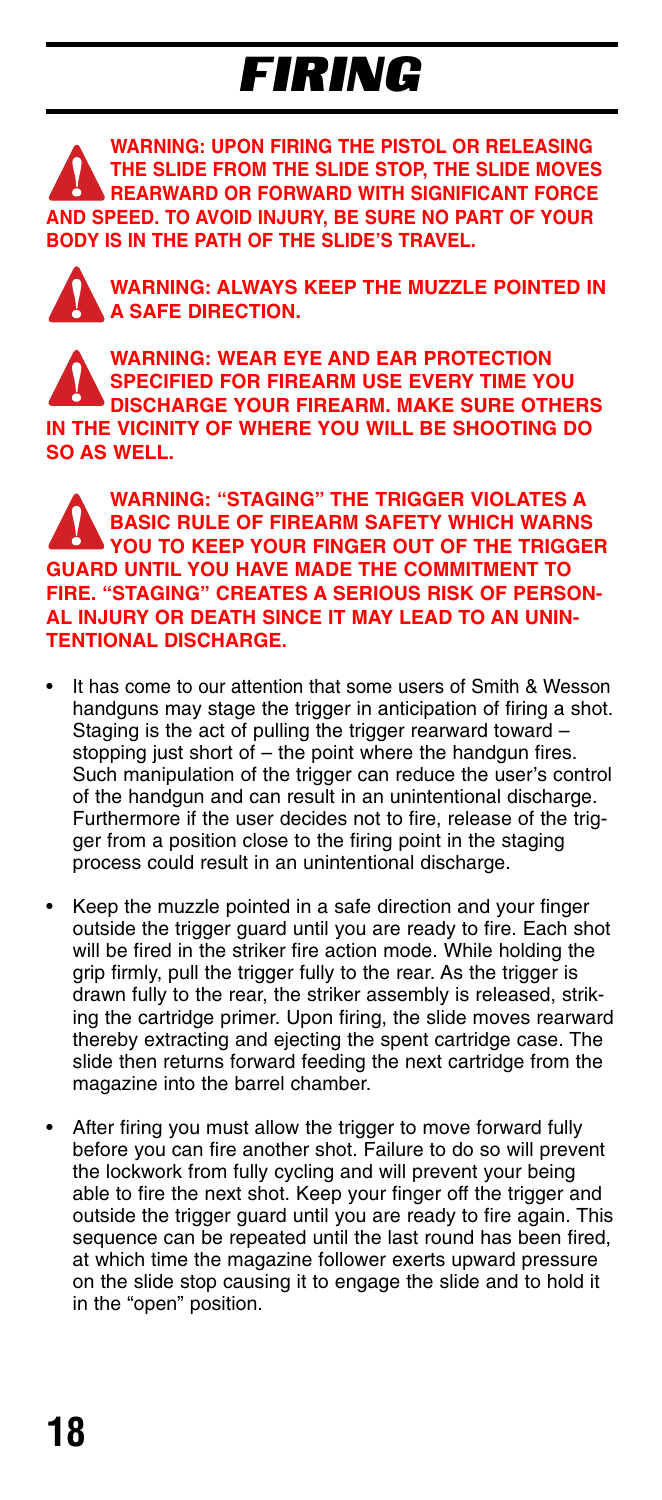# CLEARING MISFIRES

**WARNING: IF YOUR HANDGUN GIVES ANY INDICA-TION THAT IT IS NOT PERFORMING PROPERLY OR THE OPERATION OF YOUR HANDGUN HAS CHANGED "THE WAY IT FEELS OR SOUNDS", STOP FIR-ING. MAKE SURE THE FIREARM IS POINTED IN A SAFE DIRECTION, UNLOAD THE FIREARM AND HAVE IT INSPECT-ED AND TEST- FIRED BY A GUNSMITH QUALIFIED TO PER-FORM SERVICE ON SMITH & WESSON FIREARMS.**

- If a cartridge fails to fire, wait ten seconds while keeping the muzzle pointed in a safe direction.
- Keep your finger off the trigger and out of the trigger guard.
- Remove the magazine.
- Grasp the serrated sides of the slide from the rear and briskly pull the slide fully rearward to eject the misfired round. Do not obstruct the ejection port, and do not attempt to catch the round by placing your hand over the



ejection port (Figure 11). Also, remember that any time you release the slide while a magazine containing cartridges is in the pistol, you will have reloaded the chamber.

In order to lock the slide in the open position, allow the slide to move slightly forward from the rearmost position while pressing upward on the slide stop (Figure 12). You are now able to safely check the barrel chamber and bore visually for any obstructions. You must be certain there are no cartridges in the chamber or obstructions in the barrel.

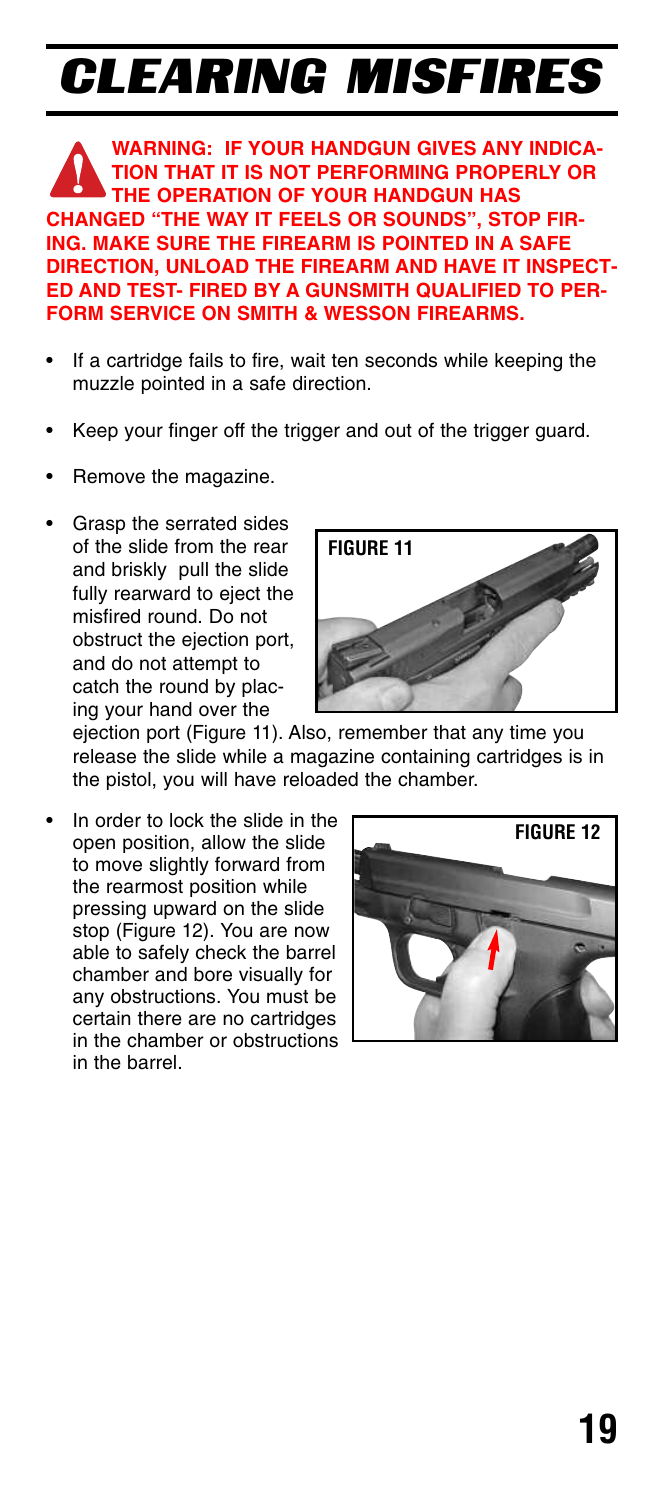# UNLOADING

- Point the muzzle in a safe direction. Make sure your finger is off the trigger and out of the trigger guard. Depress the magazine release and remove the magazine.
- Keep the muzzle still pointed in a safe direction, and keep your finger off the trigger and outside the trigger guard, grasp the serrated sides of the slide from the rear with the thumb and fingers, (Figure 13) and briskly



draw the slide fully rearward in order to extract any cartridge from the barrel chamber and clear it from the pistol.

- Lock the slide in the open position by allowing the slide to move slightly forward from the rearmost position while pressing upward on the slide stop.
- Do not obstruct the ejection port because doing so can interfere with ejection of a cartridge. Visually check the barrel chamber to be sure it is empty.
- Look into the chamber and down through the magazine well. Verify that no ammunition remains in the pistol.
- Unload the magazine by holding it with the bullet end of the cartridge pointing away from you and pressing each cartridge forward and out of the magazine.

# FIELD STRIPPING DISASSEMBLY



**INSTRUCTIONS EXACTLY. NEVER DO ANYTHING BEYOND WHAT YOU ARE SPECIFICALLY INSTRUCT-ED TO DO IN THIS MANUAL. NEVER ALTER OR MODIFY THE PARTS IN YOUR PISTOL.**

**WARNING: WEAR SAFETY GLASSES EVERY TIME YOU ASSEMBLE OR DISASSEMBLE YOUR FIREARM.**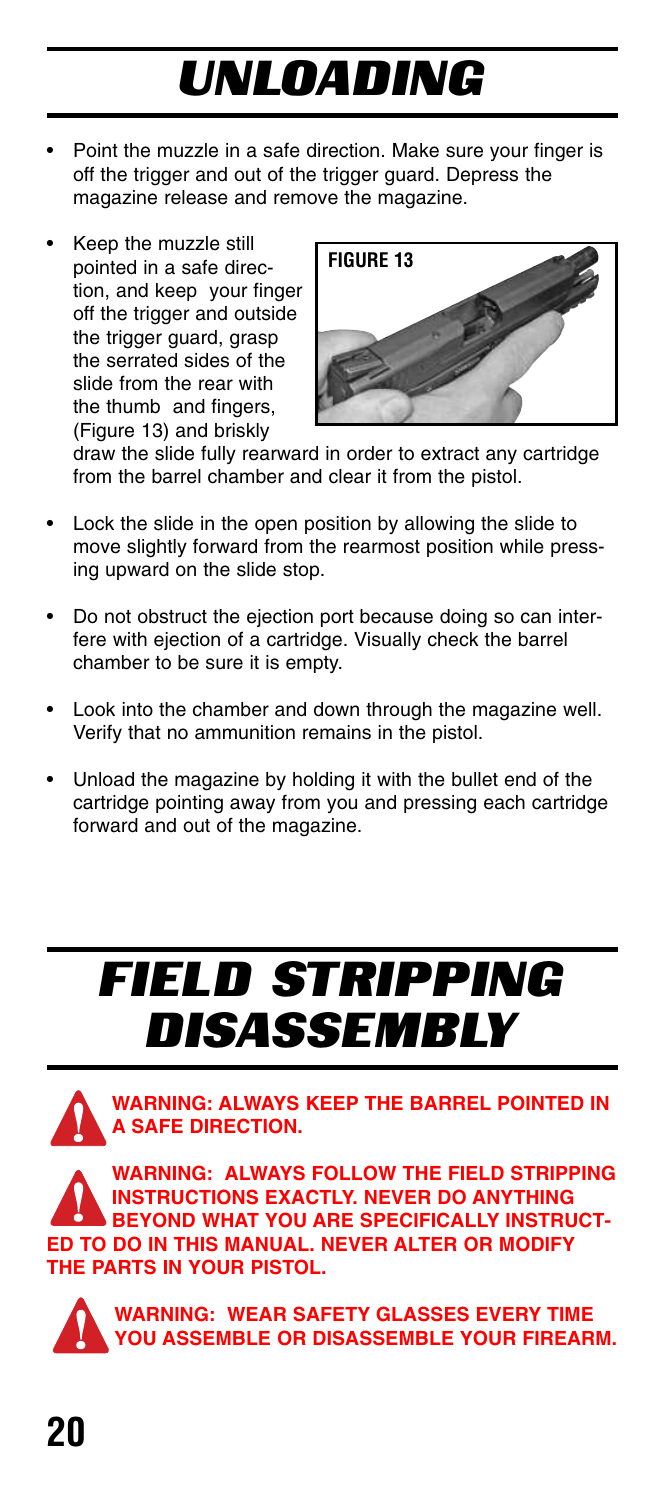### FIELD STRIPPING DISASSEMBLY CONT'D

• Point the pistol in a safe direction. Make sure your finger is off the trigger and out of the trigger guard. Depress the magazine release, and remove the magazine (Figure 14). With the barrel still pointing in a safe direction, and with your finger off the trigger and outside the trigger guard, grasp the serrated sides of the slide from the rear with the thumb and fingers (Figure 15) while holding the firearm in an upright position, and briskly draw the slide fully rearward in order to extract any cartridge from the barrel chamber and clear it from the pistol.



- Pull the slide fully to the rear, press upward on the slide stop while letting the slide move slightly forward thereby locking the slide open (Figure 16).
- Make certain that the chamber is clear (Figure 15).
- To access the frame tool, rotate it 1/4 turn (either direction) and pull it out of the frame (Figure 17).
- Use the frame tool provided (or a similar device) to lower the sear deactivation lever down into the magazine well (Figures 18A & 18B).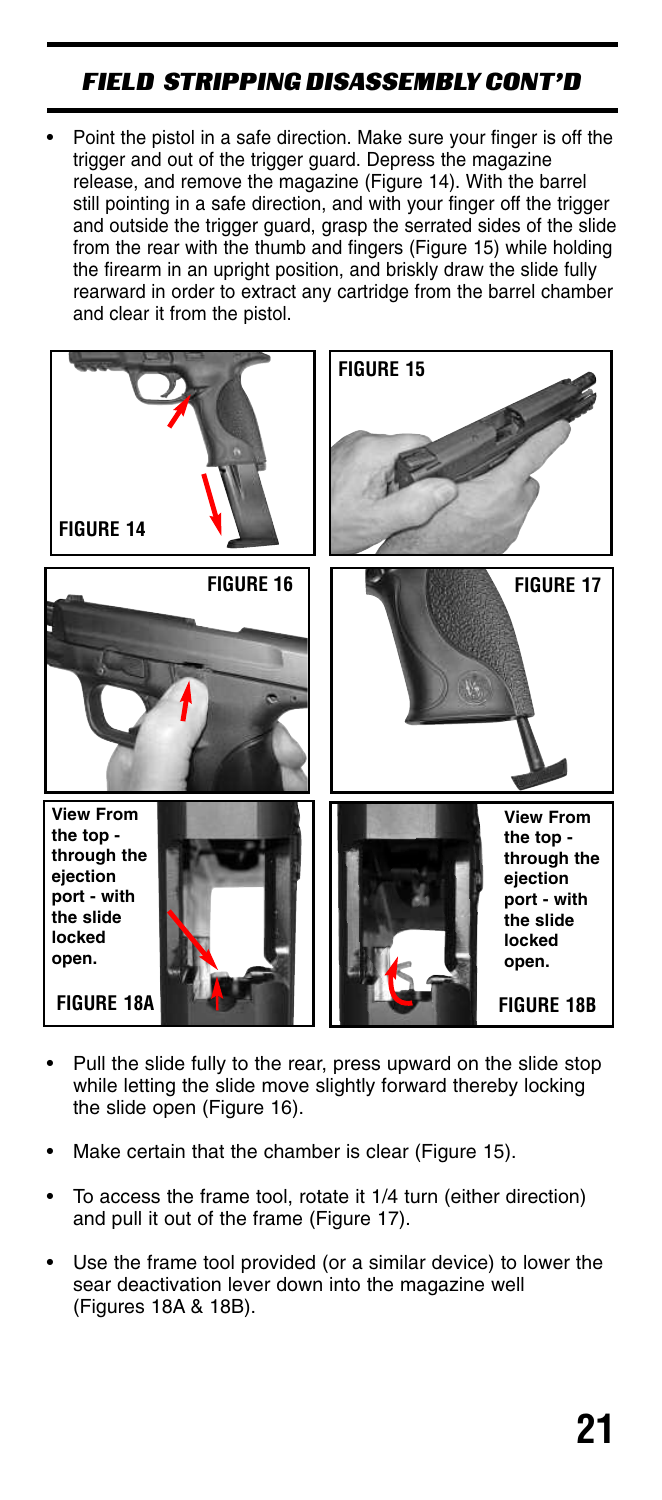## FIELD STRIPPING DISASSEMBLY CONT'D

- Rotate the take down lever clockwise (Figure 19).
- Grasp the slide from the top as shown and remove the slide from the frame by pulling it slightly rearward then forward while being careful to retain the recoil spring and guide rod assembly. (Figure 20)



**WARNING: DO NOT ALTER, MODIFY OR REPLACE ANY OF THE PARTS OF YOUR FIREARM UNLESS THIS WORK IS PERFORMED BY A QUALIFIED GUN-SMITH USING GENUINE SMITH & WESSON PARTS. IF YOU DO OTHERWISE, IMPROPER FUNCTIONING MAY OCCUR AND SERIOUS INJURY MAY RESULT.**

**WARNING: NEVER DISASSEMBLE YOUR HANDGUN BEYOND THE FIELD STRIPPING PROCESS OUT-LINED IN THIS MANUAL. NEVER MANIPULATE ANY INTERNAL COMPONENTS BEYOND WHAT YOU ARE SPECIFICALLY INSTRUCTED TO DO IN THIS MANUAL SINCE THIS MAY AFFECT THE RELIABILITY, FUNCTIONING AND SAFETY OF YOUR HANDGUN.**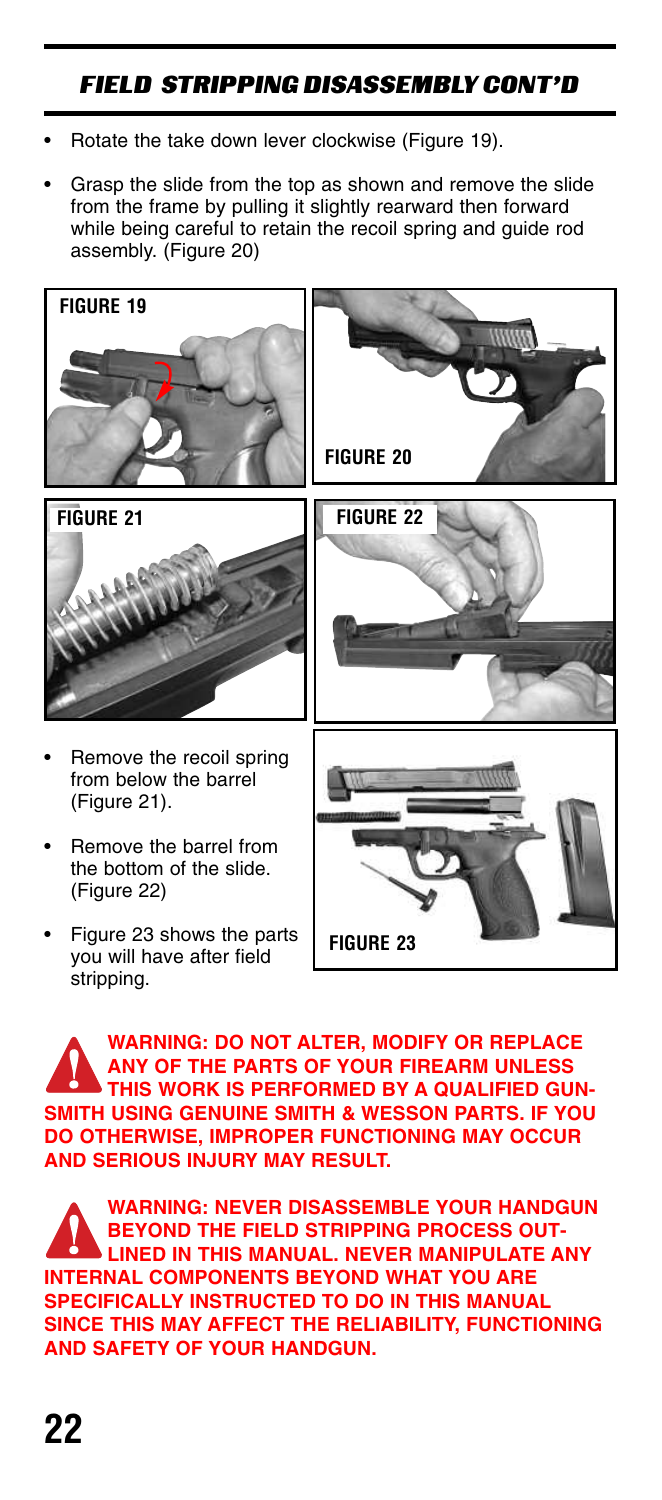# LUBRICATION

There are seven (7) lubrication points where a single drop of high-quality firearms lubricant should be applied. This will ensure proper lubrication. Care should be taken not to over-lubricate. Excess lubricant can collect quantities of unburned powder and carbon residue, which could interfere with proper functioning of the pistol (Figures 24 & 25).





# FIELD STRIPPING **ASSEMBLY**

**WARNING: ALWAYS FOLLOW THE FIELD STRIPPING INSTRUCTIONS EXACTLY. NEVER DO ANYTHING BEYOND WHAT YOU ARE SPECIFICALLY INSTRUCT-ED TO DO IN THIS MANUAL. NEVER ALTER OR MODIFY THE PARTS IN YOUR PISTOL.**

**WARNING: WEAR SAFETY GLASSES EVERY TIME YOU ASSEMBLE OR DISASSEMBLE YOUR FIREARM.**

With the bottom of the slide turned up, replace the barrel in the slide so the muzzle is flush with the end of the slide and the barrel lug is turned up away from the ejection port (Figure 26). Insert the protruding button (smaller) end of the recoil spring guide assembly into the slide guide housing (muzzle end) and the rear of the spring into the assembly notch of the barrel lug (Figure 27). Make sure it is properly centered (Figs. 28 - 31).

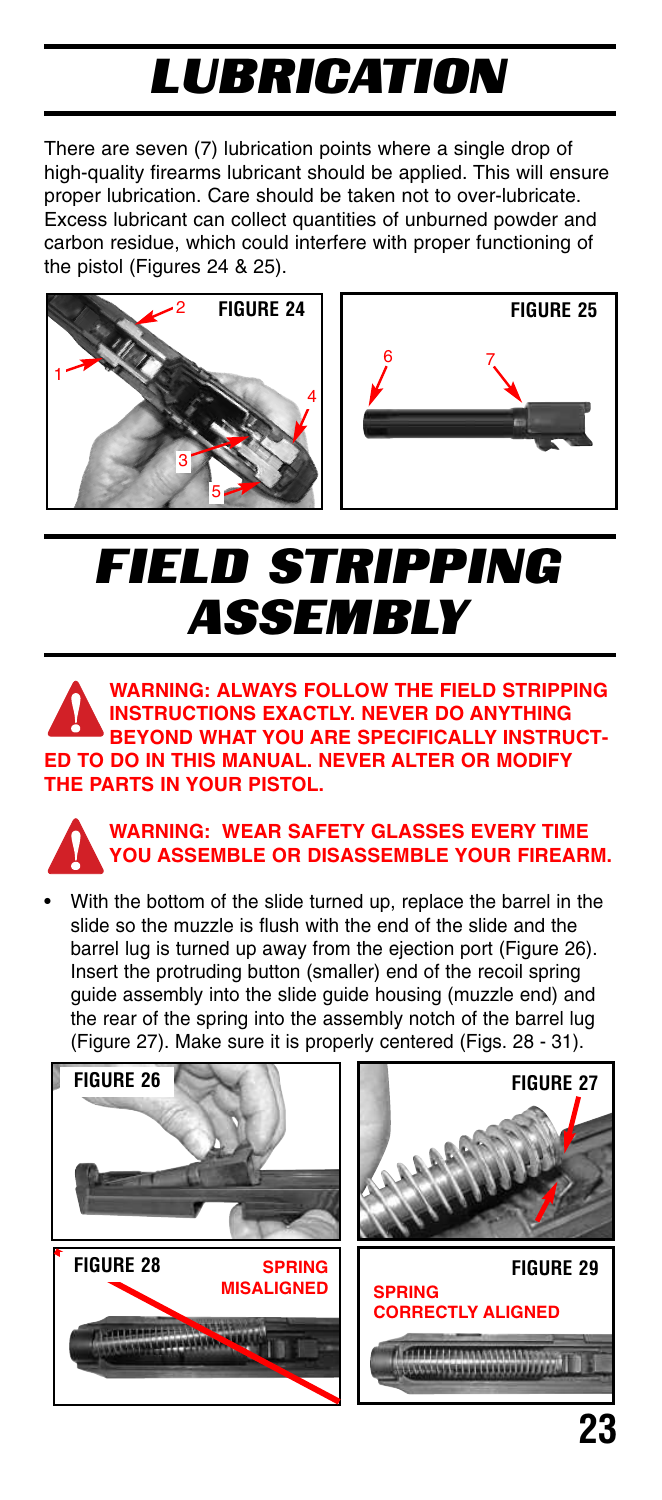## FIELD STRIPPING ASSEMBLY CONT'D



- Verify that the sear deactivation lever is in the lowered position; it must be protruding into the magazine well as shown (Figure 32).
- Holding the slide and recoil spring guide firmly in one hand, with the take down lever down (Figure 33), place the rear of the slide onto the front frame rails (Figure 34).
- Continue moving the slide onto the frame until the slide is fully rearward, then rotate the take down lever fully upward (Figure 35 - 37) before allowing the slide to move forward to the closed position.
- Replace the frame tool into the base of the grip.
- Replace the empty magazine into the pistol - which returns the sear lever to normal operation mode.
- Check for proper functioning by drawing the slide fully rearward at which point the slide stop should move up and hold the slide open.













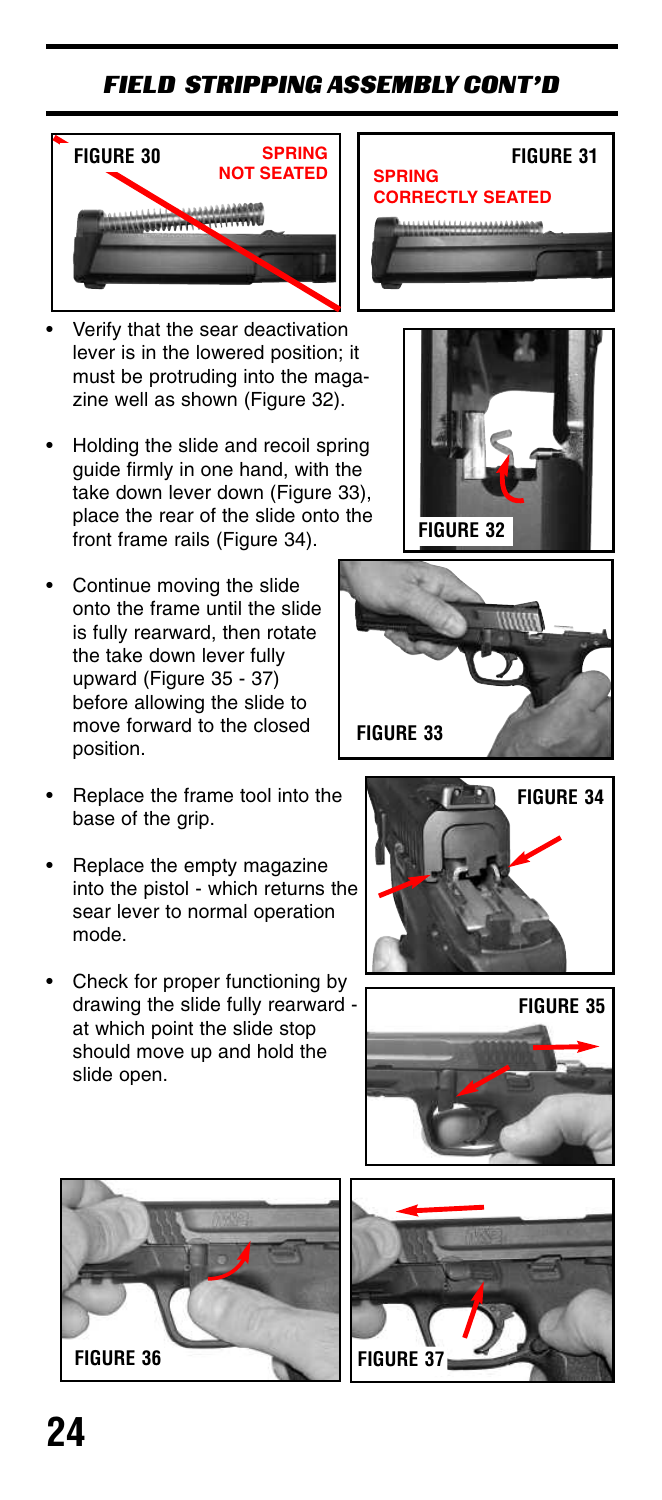# REPLACING THE BACK STRAP





### **WARNING: ALWAYS KEEP THE BARREL POINTED IN A SAFE DIRECTION.**

• If the BACK STRAP currently on your pistol does not fit your hand comfortably, you can install one of the three different sizes that come with each pistol.

- Remove the magazine from the pistol to gain access to the frame tool.
- Remove the frame tool from the bottom of the grip by rotating it 1/4 turn (either direction) and pulling it down - out of the grip frame (Figure 38).
- Take the current insert off the handgun and replace it with the appropriate insert (Figure 39).
- Replace the frame tool.
- Replace the magazine into the pistol.
- Caution: Some solvents may cause damage to the BACK STRAP material. See the "Cleaning and Maintenance" section of

this manual for more information.

# **SIGHT ADJUSTMENT**

The rear sight is adjustable for windage only. To adjust, move the rear sight in the direction you wish the

group to move on the target. For example, if the group should move to the right, move the rear sight to the right. Use a brass or plastic drift or punch to prevent marring the rear sight.

If the rear sight has a set screw, loosen the set screw prior to moving the rear sight. Tighten the set screw after the sight has been adjusted to the desired position (Figure 40).







**25**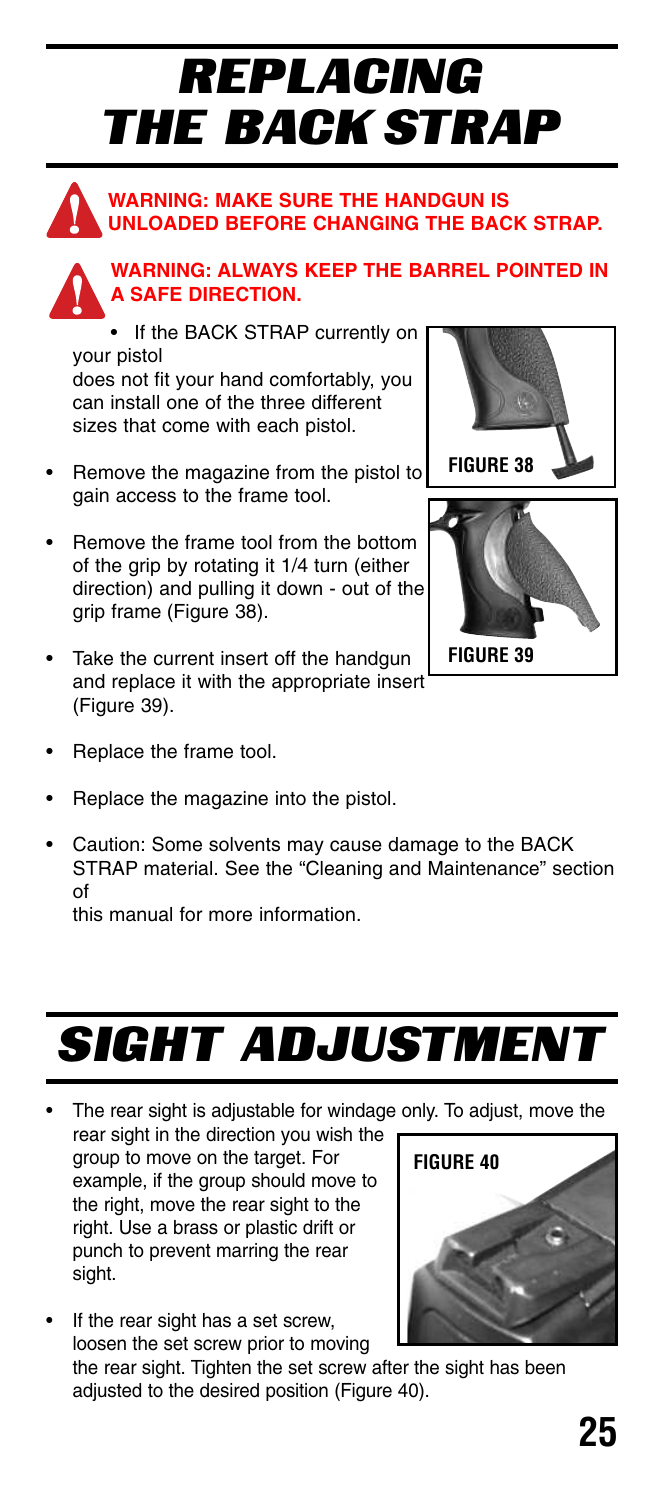# REVERSIBLE MAGAZINE RELEASE

The magazine release can be installed to operate from the right or left side. To reverse the magazine release, follow these instructions:

- Field Strip the firearm.
- The mechanism that retains the magazine catch is located inside the magazine well (Figure 41).
- Move the magazine release spring from the magazine release recess (Figure 42 & 43).
- Slide the magazine release half-way out of the frame and hold the magazine release while moving the magazine release spring around the end of the magazine release (Figure 44).
- Slide the magazine release all the way out of the frame (Figure 45).
- Insert the magazine release from the right or left side of the frame according to your preference (Figure 46).



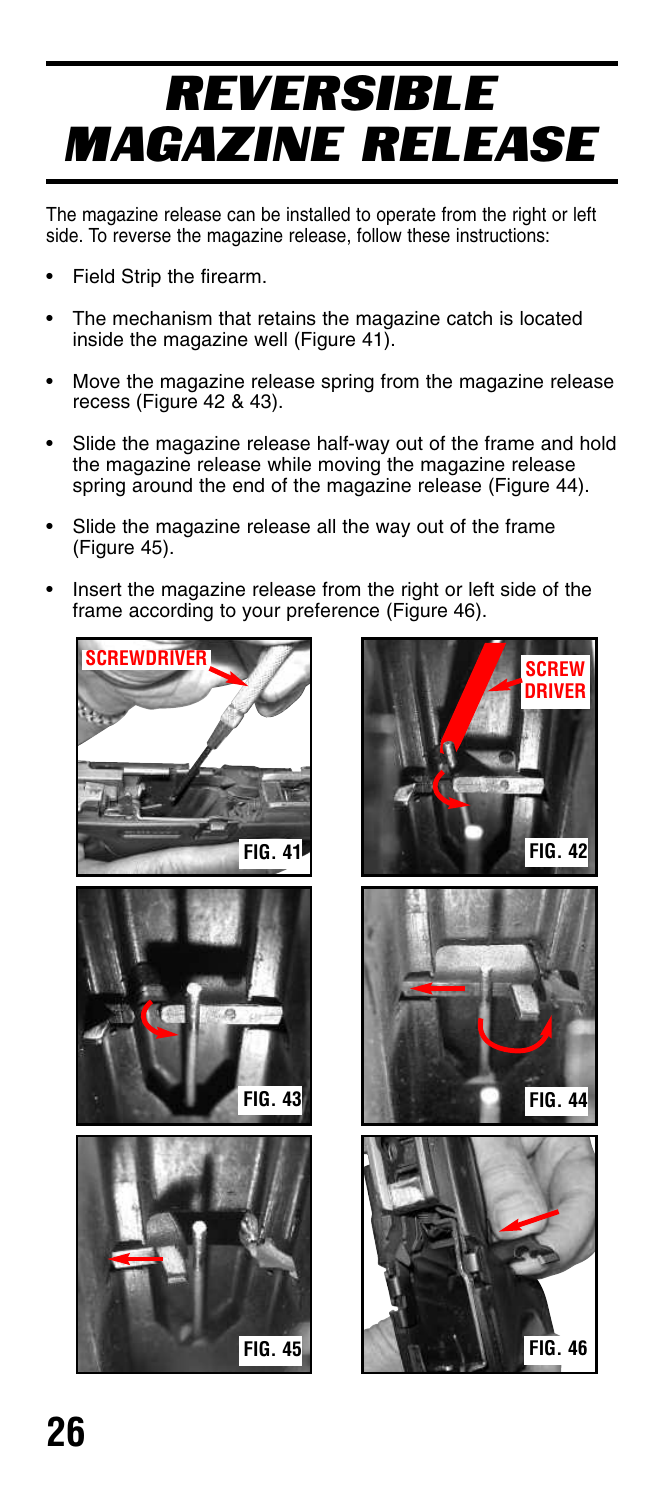# MAGAZINE





#### **DISASSEMBLY (Figure 47)**

- 1. Using a drift punch, depress floorplate catch through the hole in the floorplate.
- 2. Slide floorplate forward off of the tube while holding floorplate catch in the tube.
- 3. Remove floorplate catch and spring and follower out through bottom of tube.
- 4. Turn tube right side up and remove spring and follower through bottom of the tube.

#### **ASSEMBLY (Figure 47)**

- 1. Install magazine spring and follower and floorplate catch front to back into the tube in exactly the same orientation as they were in when they were first removed during disassembly.
- 2. While holding floorplate catch in the tube, slide the floorplate onto the tube's base so that the round projection of the floorplate catch engages the floorplate. Verify that the floorplate is locked in place by exerting some pressure to the floorplate as if trying to slide it off the tube.

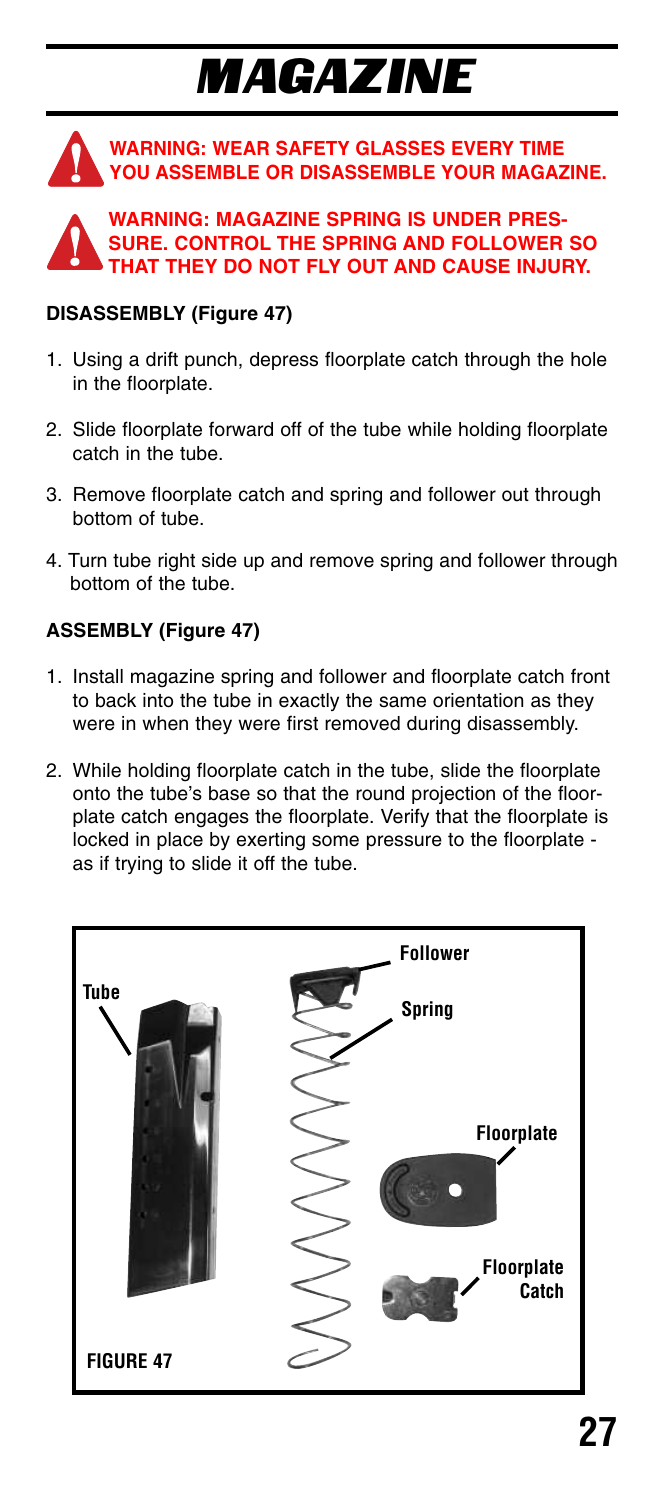# INTERNAL LOCK

### **For Those Models So-Equipped**

Your M&P pistol may be equipped with an internal lock. Review Figures 48 and 49 to determine if your pistol has this feature. If it does, please follow the instructions below.

**WARNING: NEVER RELY ON THE INTER-NAL LOCK MECHA-NISM AS THE SOLE METHOD TO SECURE YOUR FIREARM FROM UNAUTHORIZED USE.**

**WARNING: IT IS YOUR RESPONSIBILITY TO CONTINUOUSLY EXAM-INE YOUR PERSONAL SITUA-TION TO PROVIDE A SUFFI-CIENT LEVEL OF SECURITY TO KEEP UNAUTHORIZED USERS FROM USING THE FIREARM.**

- This feature prevents the pistol from firing when it is locked.
- To lock the pistol, insert the key into the keyhole and turn it clockwise (Fig. 50).
- To unlock the pistol, insert the key into the keyhole and turn it counterclockwise (Figure 50).
- When the internal lock is locked, the slide can still be opened and closed.





When the internal lock is locked, the magazine can be removed and installed in the pistol.



### **WARNING: NEVER LOCK A LOADED FIREARM AND NEVER LOAD A LOCKED FIREARM!!**

• Keys are available from Smith & Wesson if you need a replacement.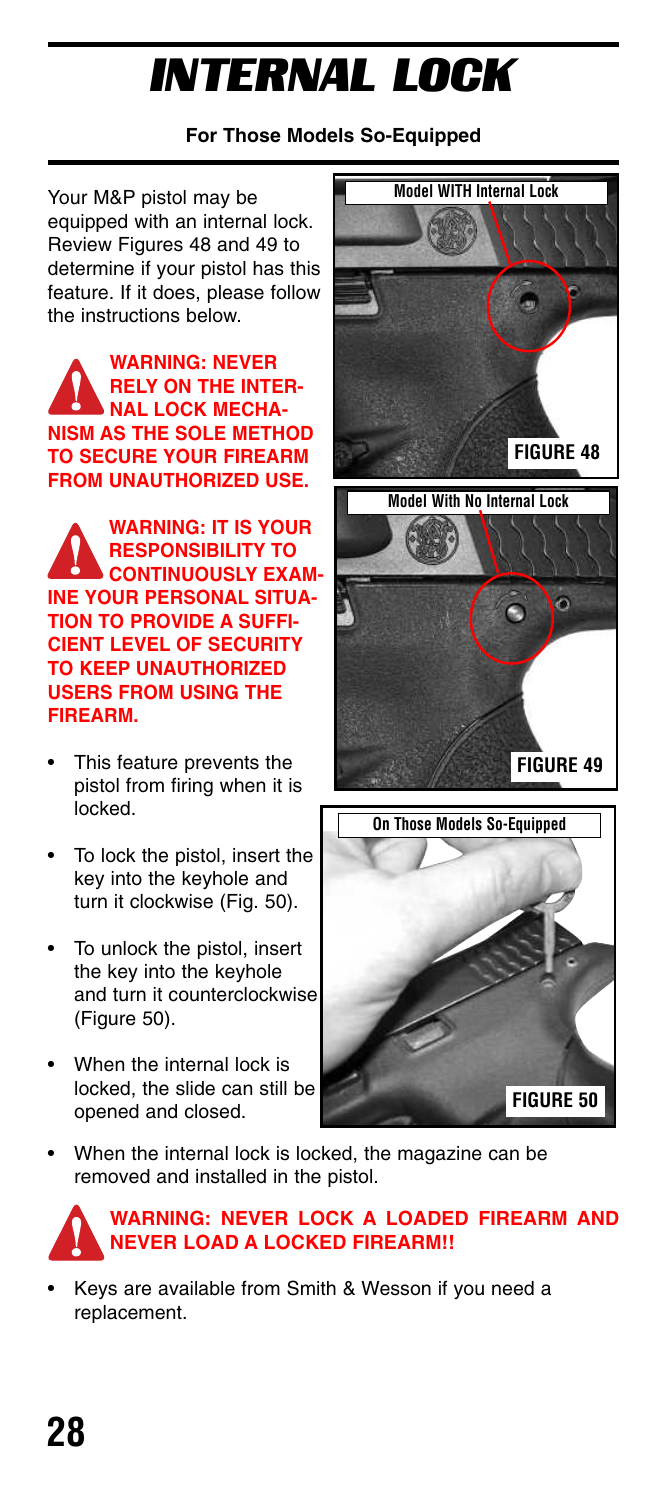# MANUAL THUMB SAFETY

### **For Those Models So-Equipped**

Your M&P pistol may be equipped with an ambidextrous manual thumb safety. Review Figures 51 & 52 to determine if your pistol has this feature. If it does, please follow these instructions:

#### **WARNING: NEVER RELY ON MECHANICAL FEA-TURES ALONE. ONLY YOUR SAFE GUN HANDLING WILL ENSURE THE SAFE USE OF YOUR FIREARM. THIS IS YOUR RESPONSIBILITY.**



#### **WARNING: IT IS YOUR RESPONSIBILITY TO CONTINU-OUSLY EXAMINE YOUR PERSONAL SITUATION TO PROVIDE A SUFFICIENT LEVEL OF SAFETY.**

- This feature prevents the trigger from moving rearward when the thumb safety lever is in the "SAFE" position.
- Push the thumb safety lever fully upward to put it in "SAFE" position (Figure 51).
- Lower the thumb safety lever fully to put it in "FIRE" position allowing the pistol to be fired when the trigger is pulled (Figure 52).
- The slide can still be opened and closed regardless of the position of the safety lever.
- The magazine can be removed and installed in the pistol regardless of the position of the safety lever.
- The pistol can be loaded and unloaded regardless of the position of the safety lever.

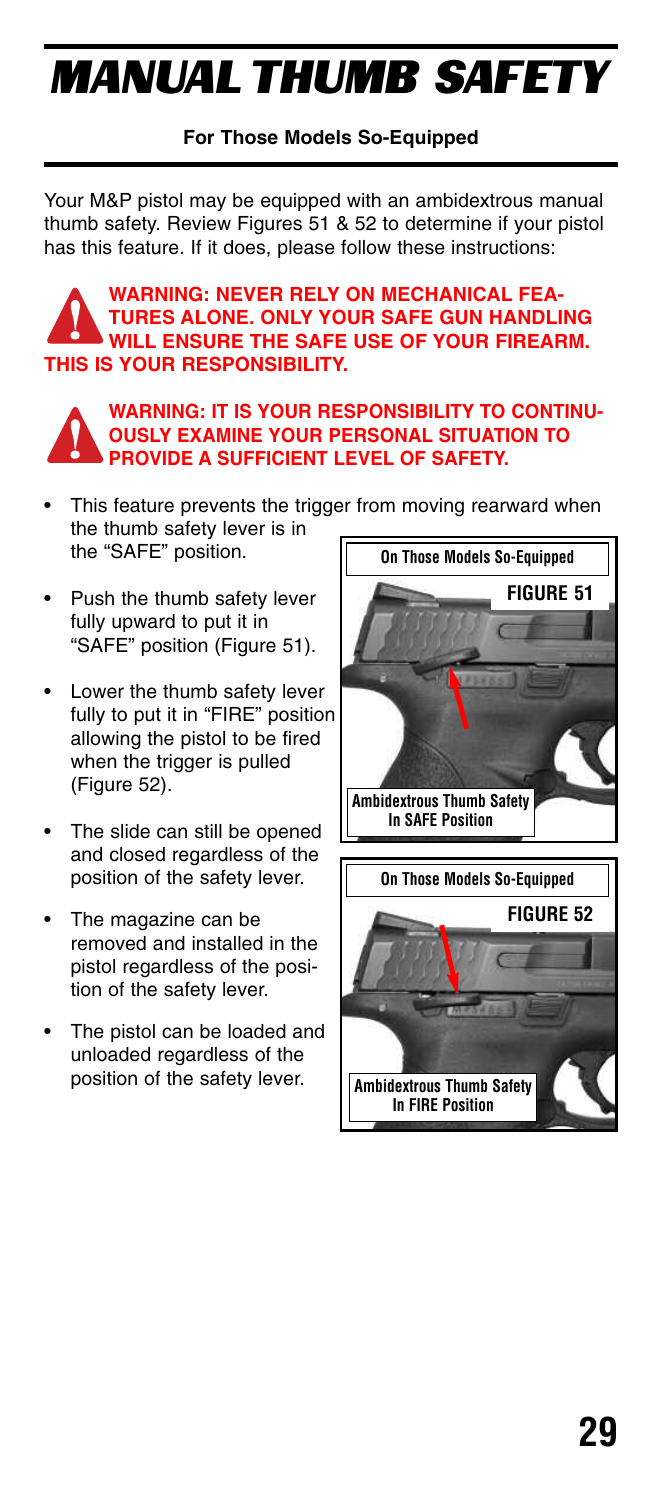# MAGAZINE DISCONNECT

### **For Those Models So-Equipped**

Your M&P pistol may be equipped with a magazine disconnect which prevents the pistol from firing when the magazine is removed from the pistol. Review Figures 53 & 54 to determine if your pistol has this feature. Follow these instructions:

**WARNING: SOME SMITH & WESSON M&P PISTOLS ARE DESIGNED TO DISENGAGE THE TRIGGER LINKAGE AND THEREBY PREVENT THE TRIGGER FROM FIRING THE PISTOL WHEN THE MAGAZINE IS REMOVED.** 

**WARNING: IF YOUR PISTOL IS EQUIPPED WITH A MAGA-ZINE DISCONNECT THE PISTOL WILL NOT FIRE WITH THE MAGAZINE REMOVED. YOU MUST FULLY RELEASE THE TRIGGER AND REMOVE YOUR FINGER FROM WITHIN THE TRIGGER GUARD WHEN THE MAGAZINE IS REMOVED FROM THE PISTOL. FAILURE TO FULLY RELEASE THE TRIGGER COULD RESULT IN AN ACCIDENTAL DISCHARGE WHEN THE TRIGGER IS THEN PULLED.** 

- If the pistol is equipped with this feature, it will have a small lever mechanism in the magazine well as shown (Figure 53).
- If the pistol **Is Not** equipped with this feature, there will be no small lever present in the magazine well as shown in (Figure 54).
- The slide can still be opened and closed regardless of the presence of a magazine.

**WARNING: IF YOUR SMITH & WESSON M&P PISTOL IS NOT EQUIPPED WITH A MAGAZINE DISCONNECT, THE PISTOL CAN BE FIRED WHEN THE MAGAZINE IS REMOVED FROM THE PISTOL.** 



**WARNING: NEVER RELY ON MECHANICAL FEA-TURES ALONE. ONLY YOUR SAFE GUN HANDLING WILL ENSURE THE SAFE USE OF YOUR FIREARM. THIS IS YOUR RESPONSIBILITY.**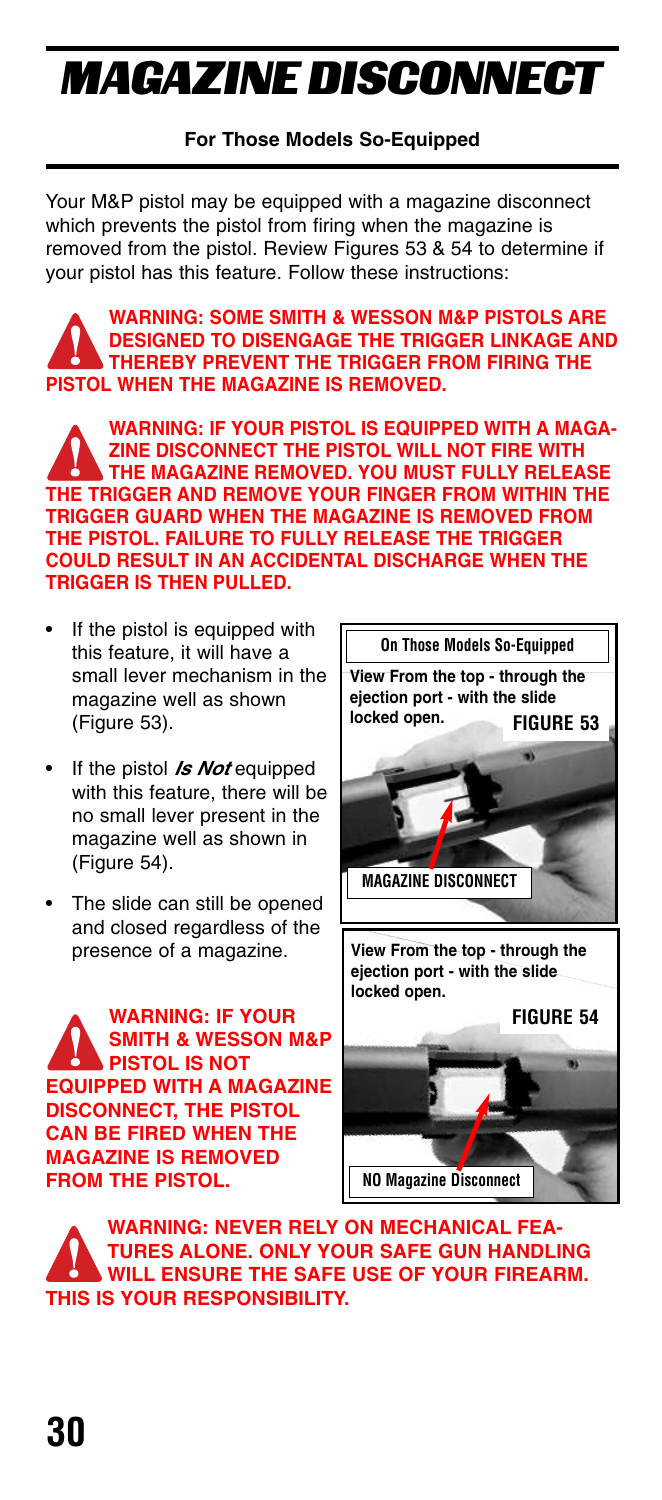# CLEANING AND MAINTENANCE

**WARNING: ENSURE THAT YOUR FIREARM IS UNLOADED BEFORE BEGINNING TO CLEAN IT. (SEE "INSPECTING YOUR FIREARM" SECTION). ALWAYS FOLLOW THE RULES OF SAFE GUN HANDLING.**



**WARNING: WEAR SAFETY GLASSES EVERY TIME YOU ASSEMBLE OR DISASSEMBLE YOUR FIREARM AND ATTEMPT CLEANING OR MAINTENANCE.**

- Before using your firearm for the first time, it should be cleaned.
- Your firearm was treated at the factory with either a preservative or oil to protect it against corrosion during shipping and storage.
- Preservative and oil should be wiped from the bore, chamber and exposed areas using a clean swab or patch before using the firearm.

#### **CAUTION:**

Never disassemble your firearm beyond the instructions in the Field Stripping and Inspection sections of this manual.

- Purchase cleaning supplies from your firearms dealer that are specifically designated for your type and caliber of firearm. Many suppliers offer these in kit form for your convenience.
- Follow the instructions provided with your cleaning supplies.
- Remove excessive firing residue from the bore and chamber using a properly fitted brush.
- Clean the exterior of the firearm using a non-abrasive cleaning cloth.
- After cleaning, lightly coat the metal parts, internal and external with a high quality gun oil.

Whenever your firearm has been exposed to sand, dust, extreme humidity, water or other adverse conditions, it must be cleaned and lubricated.

**ALWAYS HAVE ADEQUATE VENTILATION. CLEANING FIREARMS IN POORLY VENTILATED AREAS, DISCHARGING FIREARMS, OR HANDLING AMMUNI-TION MAY RESULT IN EXPOSURE TO LEAD AND OTHER SUB-STANCES KNOWN TO CAUSE BIRTH DEFECTS, REPRODUC-TIVE HARM, AND OTHER SERIOUS PHYSICAL INJURY. WASH HANDS THOROUGHLY AFTER EXPOSURE.**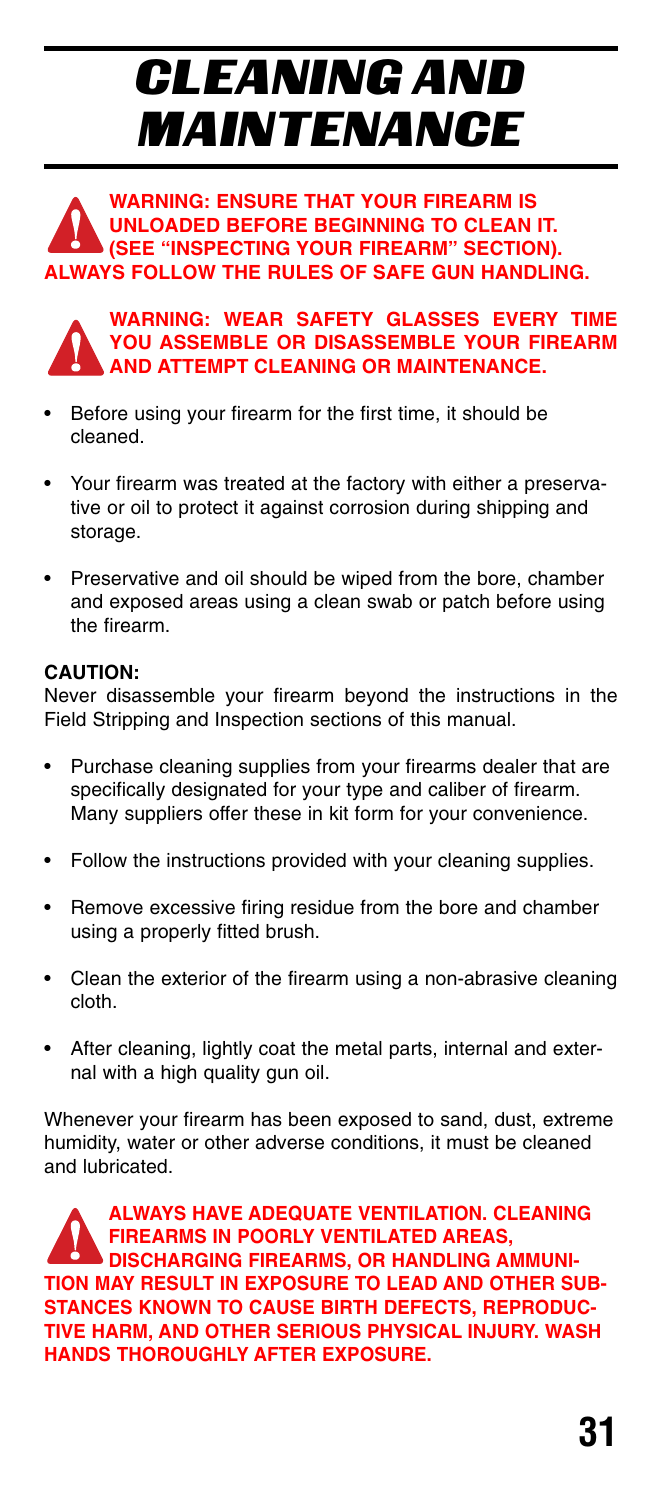### CLEANING & MAINTENANCE CONT'D

#### **CAUTION:**

Always follow the instructions provided with your gun cleaner and gun lubricant.

#### **CAUTION:**

Some cleaners can cause damage to your firearms. You should avoid prolonged solvent immersion and prolonged ultrasonic cleaning of your firearm. Choice of solvent should be restricted to those products specifically developed for firearms maintenance. Damage to a firearm's finish may occur if these cautions are ignored. Ammoniated solvents or other strong alkaline solvents, should not be used on any Smith & Wesson firearm. As a rule of thumb, if you would be comfortable applying the solvent of your choice to the finish of your automobile, it will probably be safe for use on your firearm.

Cleaning is essential to ensure the proper functioning of your firearm.

Your firearm is a precision instrument. To ensure reliable function it is necessary to follow a routine maintenance procedure. After firing your firearm, be sure to unload it following the procedure outlined in the section entitled "Inspecting Your Firearm" before performing any cleaning or maintenance procedure.

Remove any gun cleaning solution, oil and fingerprints from the outside surfaces of the firearm. (Finger moisture, if left, could start a corrosion process).

**WARNING: NEVER MANIPULATE, ADJUST OR CHANGE ANY OF THE INTERNAL COMPONENTS OF YOUR FIREARM UNLESS SPECIFICALLY DIRECTED TO DO SO IN THIS MANUAL. IMPROPER MANIPULATION OF ANY INTERNAL COMPONENT MAY AFFECT THE SAFETY AND RELIABILITY OF YOUR FIREARM AND MAY CAUSE SERIOUS INJURY OR DEATH.**

**WARNING: ANY MAINTENANCE OR SERVICE NOT SPECIFIED IN THIS MANUAL MUST BE PERFORMED BY A QUALIFIED GUNSMITH USING GENUINE SMITH & WESSON PARTS. IF YOU DO OTHERWISE, IMPROPER FUNCTIONING OF YOUR FIREARM MAY OCCUR AND SERI-OUS INJURY OR DEATH MAY RESULT.**

If your firearm will be used in a cold climate, be sure to use an oil of an appropriate weight so that it will not congeal in cold temperatures, causing the interaction of important parts to be slowed or halted.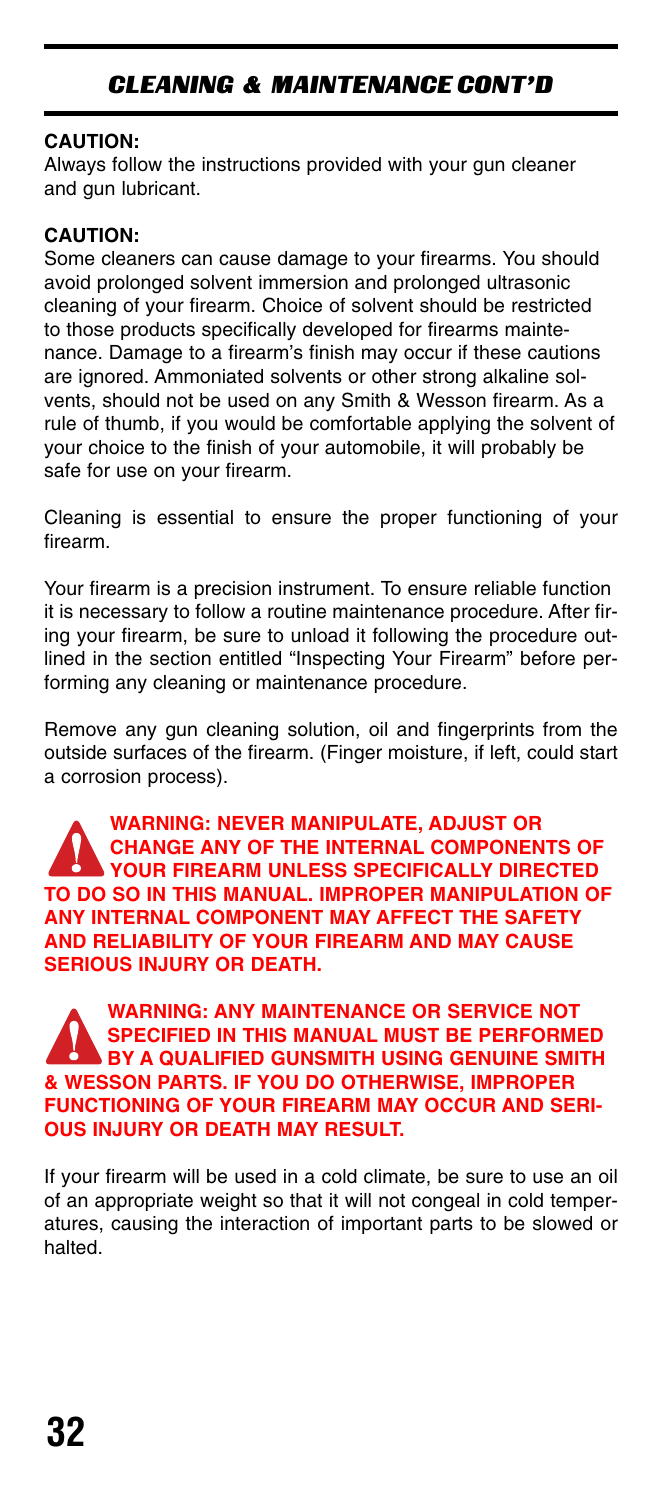## CLEANING & MAINTENANCE CONT'D

### **MAINTENANCE BEFORE STORAGE**

When storing, do not encase your firearm in anything that will attract or hold moisture, for example, leather or heavy cloth. Also, do not store guns with a plug inserted in the barrel for this can be a contributing factor to moisture accumulation. If your firearm is to be stored for an extended period, the bore, chambers and internal working mechanism should be oiled with a high quality lubricating oil or preservative intended for firearms. The external working mechanisms and barrel should be coated with an anti-rust oil. Before using your firearm again, be sure to clean it. Every time you clean your firearm, check it for signs of wear. If wear is noted, do not use the firearm. Return it to Smith & Wesson for service or have it checked by a qualified gunsmith.

## LIMITED WARRANTY

### **For Owners Within The United States.**

This warranty is granted by Smith & Wesson Corp. This warranty is effective from the date of purchase and applies to the original owner of any firearm. With respect to such firearms, this warranty supersedes any and all other warranties.

Smith & Wesson firearms are warranted to be free from defects in material and workmanship. Any such defects of which Smith & Wesson receives written notice within one year from the date of purchase by the original owner, will be remedied by Smith & Wesson without charge within a reasonable time after such notification and delivery of the firearm as provided below.

In the event of an emergency (repairs needed by law enforcement, an upcoming match or hunting trip), call 1-800-331-0852, ext. 2905 and ask for 911 Priority Repair Service. This allows you to speak with a Smith & Wesson representative. Immediately upon receipt, your firearm will be assigned to a gunsmith. After the work is completed, we will return your Smith & Wesson firearm via overnight delivery.

Warranty claims (in writing) and the firearm concerned should be delivered to Smith & Wesson's Customer Service Department, 2100 Roosevelt Avenue, Springfield, Massachusetts 01104. In addition, a copy of the bill of sale in the owner's name, or a copy of ATF Form 4473 indicating date of purchase must be included. It is important that the owner comply with all applicable federal, state and local laws and regulations in the shipment of firearms to Smith & Wesson.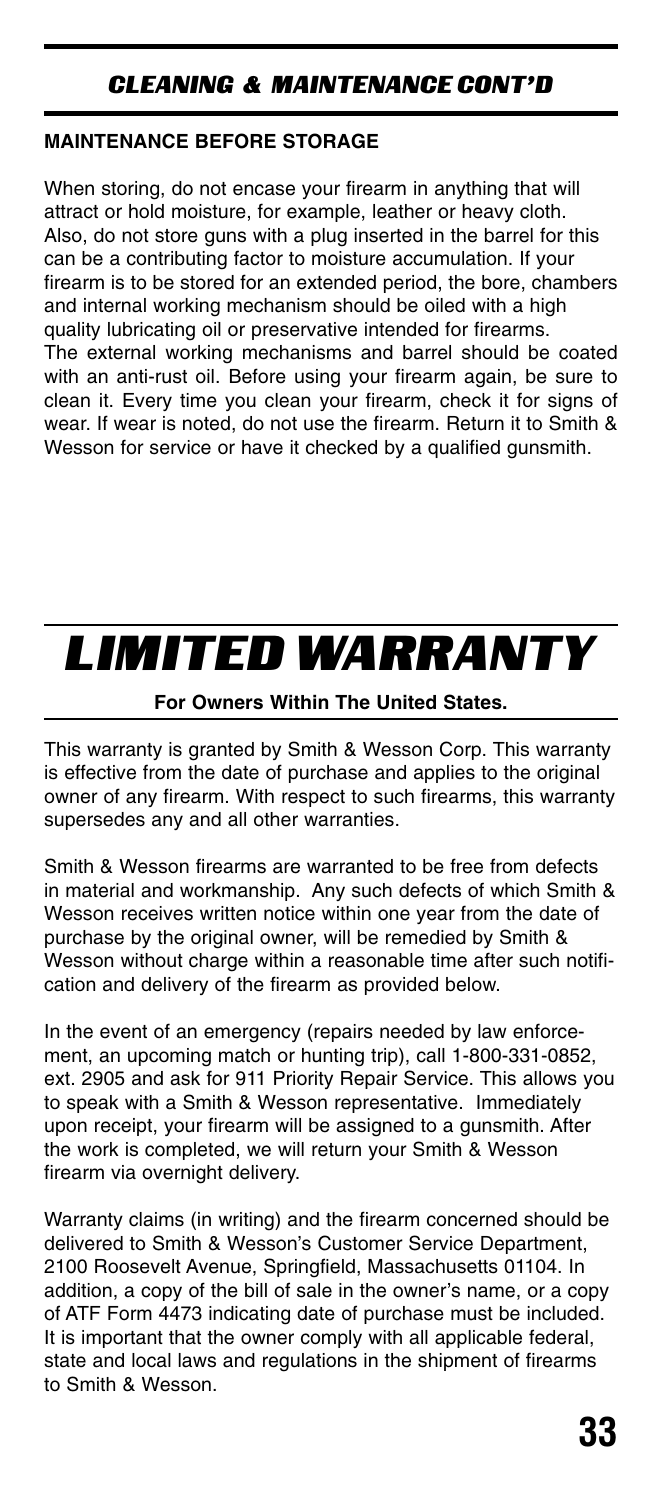## LIMITED WARRANTY CONT'D

Warranty claims should state the model and serial number of the firearm concerned and the description of the difficulty experienced. It is recommended that shipments be insured by the owner, since Smith & Wesson will accept no responsibility for loss or damage in transit. Transportation and insurance charges for return to owner will be paid by Smith & Wesson if the claim is covered by the warranty.

UNDER NO CIRCUMSTANCES SHALL SMITH & WESSON BE RESPONSIBLE FOR INCIDENTAL OR CONSEQUENTIAL DAM-AGES WITH RESPECT TO ECONOMIC LOSS, INJURY, DEATH OR PROPERTY DAMAGE, WHETHER AS A RESULT OF BREACH OF THIS WARRANTY, NEGLIGENCE OR OTHER-WISE.

Some States do not allow the exclusion or limitation of incidental or consequential damages, so the above limitation or exclusion may not apply to you.

Smith & Wesson will not be responsible for:

- Defects or malfunctions resulting from careless handling, unauthorized adjustments or modifications made or attempted by anyone other than a qualified gunsmith following Smith & Wesson authorized procedures, or failure to follow the disassembly instructions in the Smith & Wesson manual.
- Use of defective or improper ammunition, corrosion, neglect, abuse, ordinary wear and tear, or unreasonable use.
- Criminal misuse, negligence or use under the influence of drugs or alcohol.

Smith & Wesson's Lifetime Service Policy begins after the warranty period has expired. Smith & Wesson will repair, without charge, for the lifetime of the original owner, any Smith & Wesson handgun purchased on or after February 1, 1989, and any M&P15 series rifle, that is found to have a defect in material or workmanship. Eligibility for this Lifetime Service Policy requires returning the Product Registration Card within 30 days of purchase. The Lifetime Service Policy covers functional defects; it does not include the firearm's finish, grips, magazines or sights. The Lifetime Service Policy is in addition to and not an extension of the Smith & Wesson Warranty.

This warranty gives you specific legal rights. You may also have other rights that vary from State to State.

Note: All liability is excluded in the event that the instructions in the Smith & Wesson manual are not observed.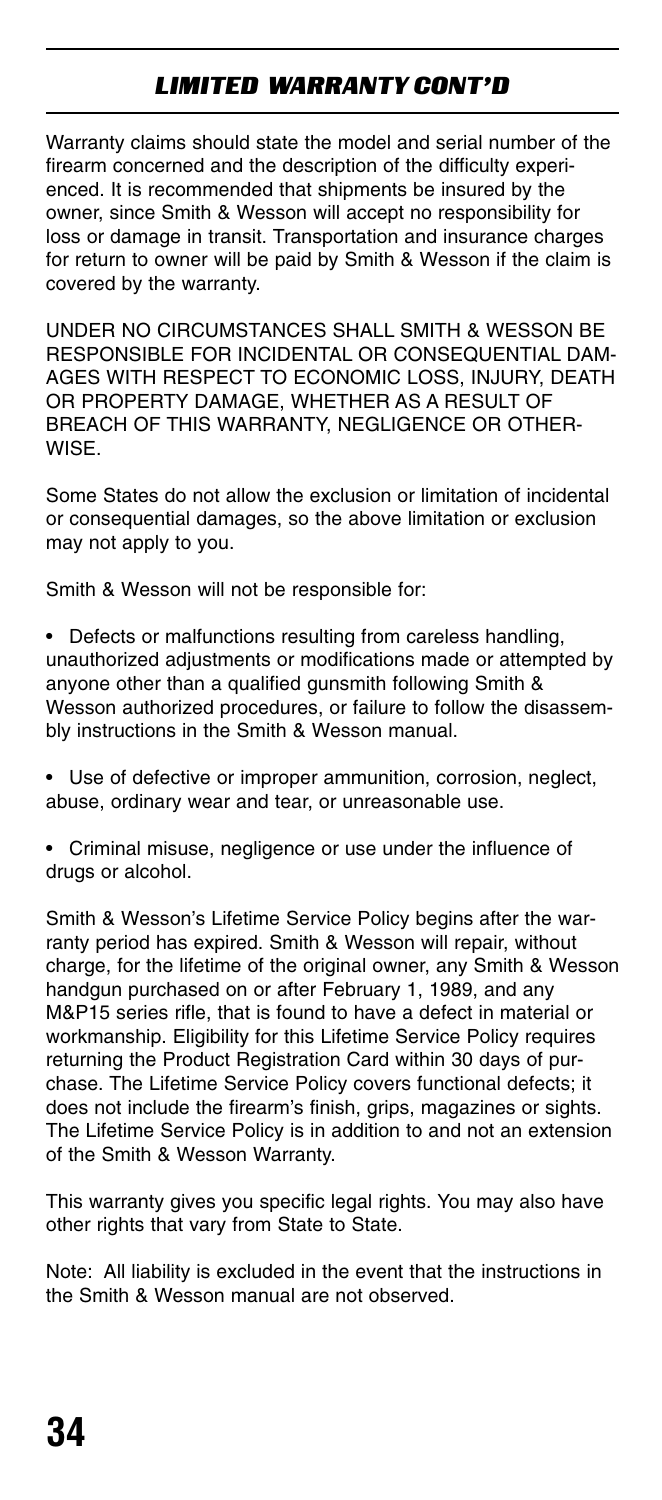# CONTACT & SHIPPING FOR SERVICE

**For Owners Within The United States**

### **CONTACT CUSTOMER SERVICE**

Tel: 800-331-0852 • 413-781-8300 ext. 2905 E-mail: qa@smith-wesson.com

### **RETURNS - SERVICE**

CENTERFIRE PISTOLS, REVOLVERS, RIFLES (Centerfire & Rimfire) & SHOTGUNS Smith & Wesson 2100 Roosevelt Avenue • Springfield, MA 01104

.22 CALIBER PISTOLS Smith & Wesson 19 Aviation Drive • Houlton, ME 04730

Should your Smith & Wesson firearm require service, it should be returned to the Smith & Wesson factory.

- Call or e-mail the Customer Service Dept. for authorization and shipping instructions.
- Ensure that the firearm is unloaded.
- **Do not attempt to ship a firearm via US Postal Service; only federally licensed dealers may ship a firearm by US Postal Service.**
- **DO NOT SHIP ANY AMMUNITION.**
- Enclose a letter which includes your full name and address (no P.O. Boxes, please), daytime telephone number, e-mail address, the serial number of the firearm, and details of the problem experienced (stating the brand and type of ammunition used when the problem occurred) or work desired.
- Record the serial number before shipping, in case you wish to check on the repair status of your firearm.
- Please remove all custom parts and accessories, such as stocks, special sights and scopes, or slings from your firearm before returning.
- Place the firearm in its original case or in a similarly secure container and pack it securely.
- The package must **NOT** bear any markings which indicate the identity of the contents.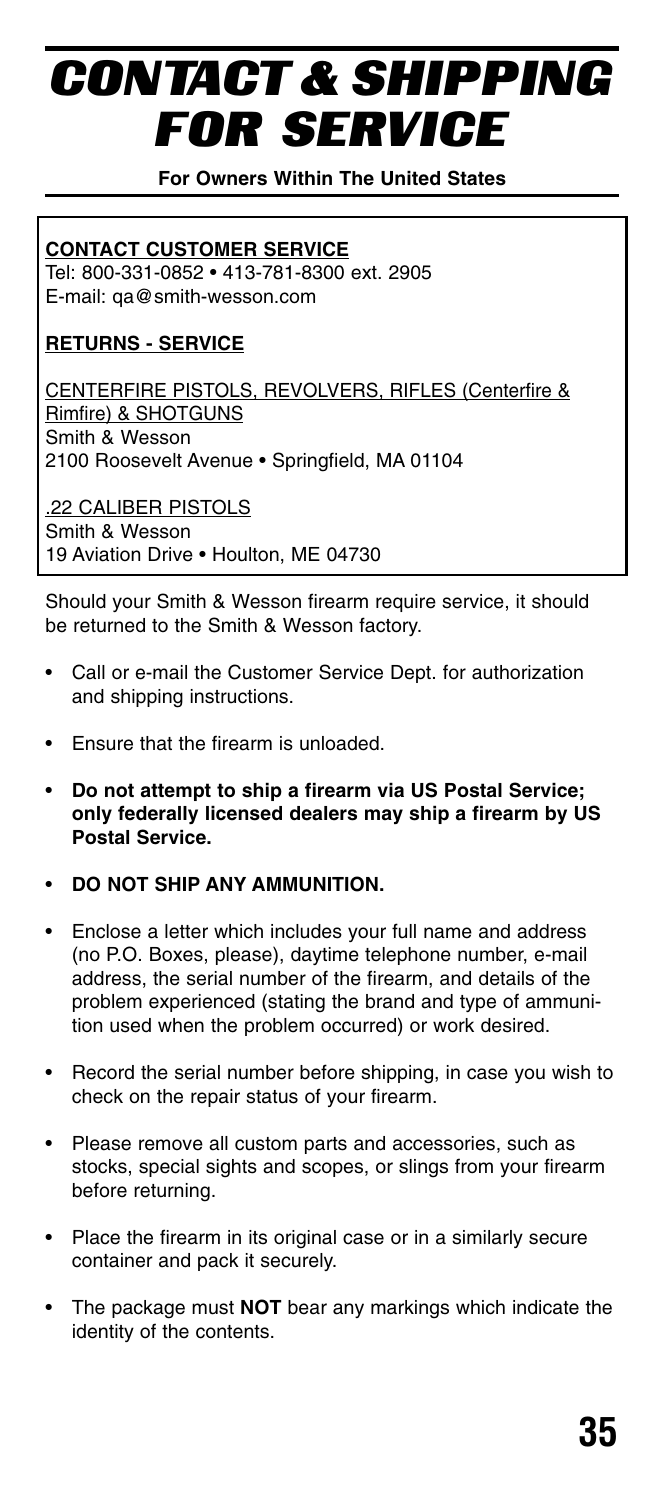## CONTACT & SHIPPING FOR SERVICE CONT'D

- It is most important that you comply with federal, state, and local laws and regulations. The following guidelines are meant to help, but you must seek assistance from the appropriate authorities if necessary.
- If your firearm must be replaced, it may be necessary to ship the replacement to a dealer rather than directly to you. You will be requested to furnish a signed FFL (Federal Firearms License) from your dealer in such an instance.
- Warranty repair work will begin upon receipt and examination of the firearm. In the case of repairs or work not covered by the warranty, a quotation covering the cost of the work plus round trip transportation charges will be sent to you. Repairs or modification will begin upon receipt of payment.
- A parts list can be obtained by contacting Smith & Wesson Customer Service.

**WARNING: YOU MAY PURCHASE ACCESSORIES FOR YOUR SMITH & WESSON FIREARM. YOU MUST HAVE SOME OF THESE PARTS INSTALLED BY A GUNSMITH QUALIFIED TO PERFORM SERVICE ON SMITH & WESSON FIREARMS.YOU MUST NEVER ATTEMPT TO MODIFY YOUR FIREARM OR INSTALL REPLACEMENT PARTS IN YOUR FIREARM. ALWAYS USE A QUALIFIED SMITH & WESSON GUNSMITH EVEN IF THE REPAIR SEEMS TO BE SIMPLE.**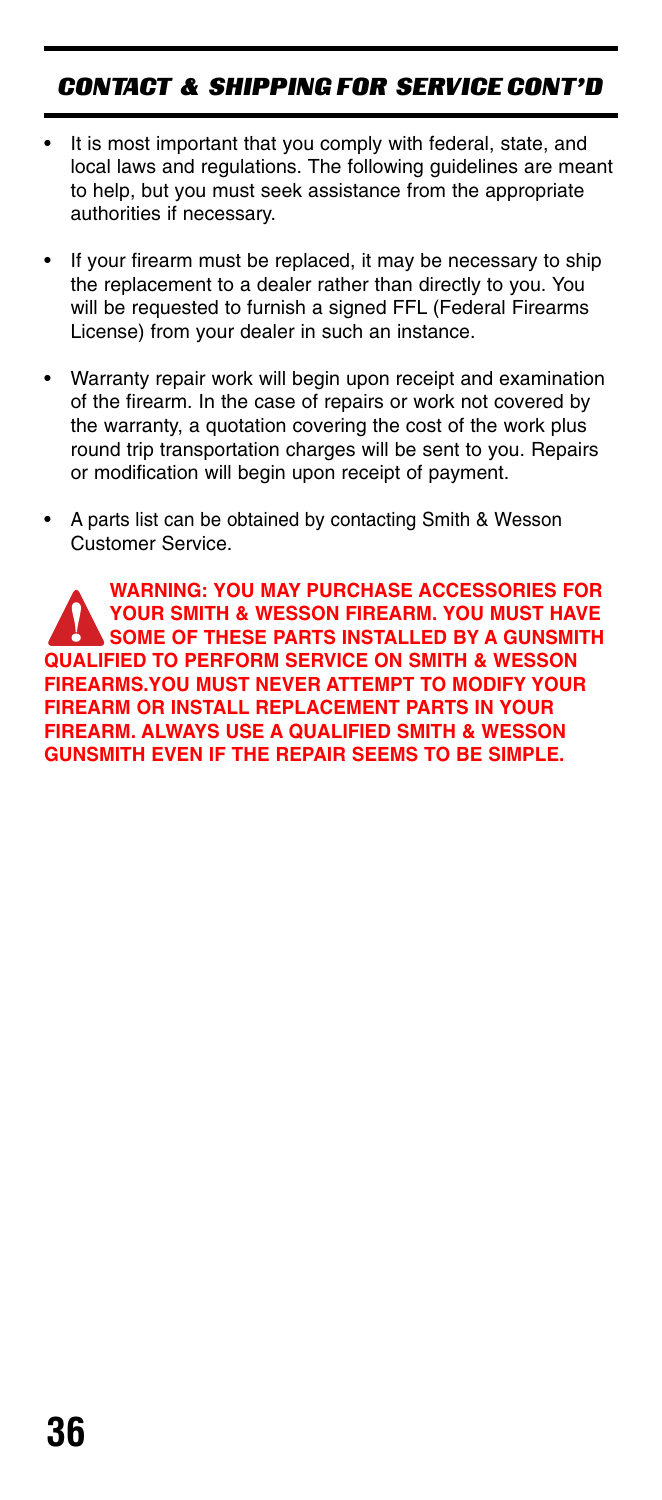# CUSTOM SERVICE

We understand that Smith & Wesson gun owners may want to enhance their guns with custom gunsmithing, refinishing or accessories. Our gunsmiths offer specialized services and exclusive products to enhance your shooting experience.

Accessories for your Smith & Wesson firearm are available from your local Smith & Wesson Stocking Dealer, or directly from Smith & Wesson.

Contact the Customer Service Department at 1-800-331-0852, ext. 2905 for information about these services.

When ordering directly from the factory, please provide the following information:

- Model Number
- Dash Number
- Serial Number
- Approximate date of purchase
- Complete Return Address
- VISA/Discover/MasterCard Number and Expiration Date
- For Foreign Orders Only, Fax Number or E-mail **Address**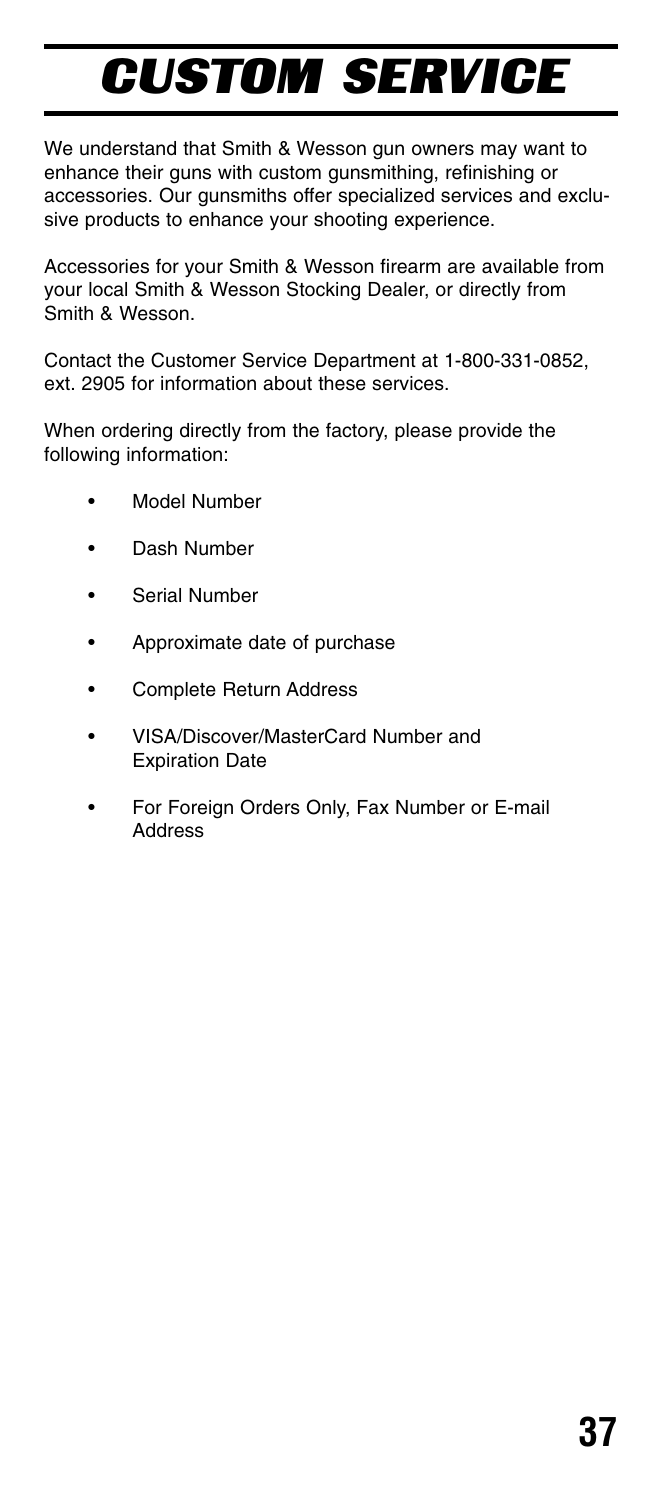# **NOTES**

j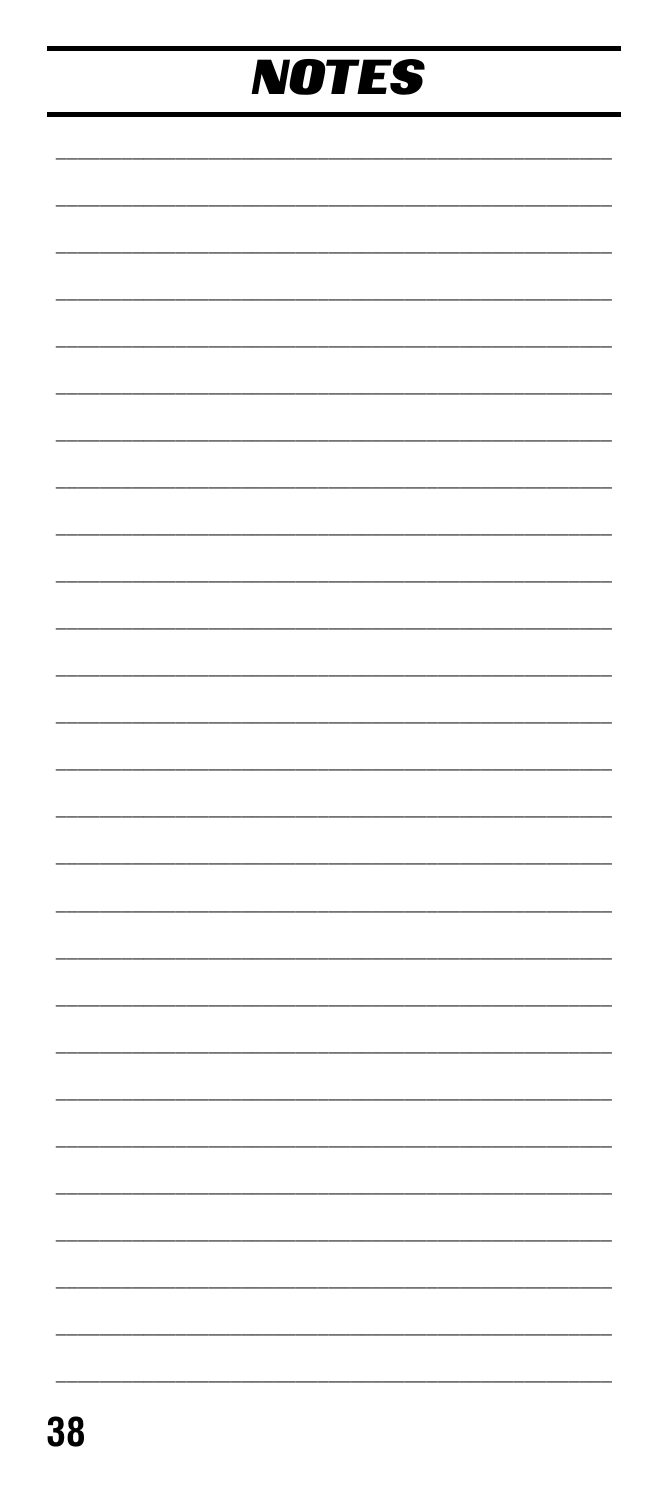**This handgun is not equipped with a device that fully blocks use by unauthorized users. More than 200,000 firearms like this one are stolen from their owners every year in the United States. In addition, there are more than a thousand suicides each year by younger children and teenagers who get access to firearms. Hundreds more die from accidental discharge. It is likely that many more children sustain serious wounds or inflict such wounds accidentally on others. In order to limit the chance of such misuse, it is imperative that you keep this weapon locked in a secure place and take other steps necessary to limit the possibility of theft or accident. Failure to take reasonable preventative steps may result in innocent lives being lost, and in some circumstances may result in your liability for these deaths.**

**The certification below is required only for handguns sold in the United States with a barrel length shorter than 3".**

Smith & Wesson Corp. hereby certifies average accuracy test results for all new handguns with a barrel shorter than 3" as follows:

| 7 yards | 14 yards | 21 yards |
|---------|----------|----------|
| 1.7"    | 3.9"     | 6.3"     |

This certification is based on tests conducted by Smith & Wesson Corp. using a fixed handgun, rest and firing ammunition manufactured by a member of the Shooting Arms and Ammunition Manufacturers Institute (SAAMI) as defined in ANSI/SAAMI Z299.3-1993.

This certification represents actual tests based on several handguns, selected at random. Your particular handgun may have accuracy better

than the results stated in this certification.